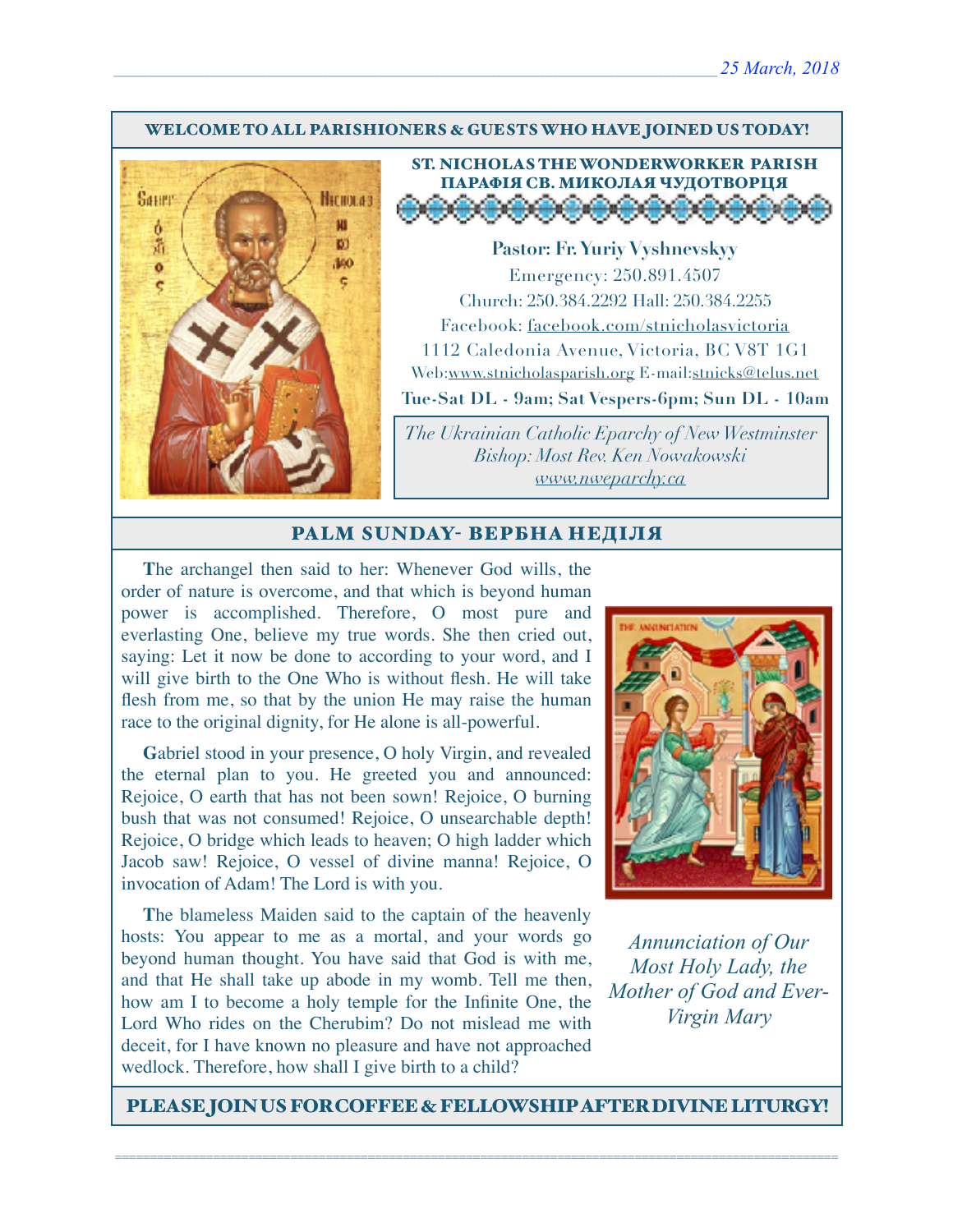| <b>SUNDAY HYMNS</b>                                                                                                                                                                                                                                                                                      |                                                                                                                                                                                              |                                                                     |                                                                                                       |                                                             |                    |  |
|----------------------------------------------------------------------------------------------------------------------------------------------------------------------------------------------------------------------------------------------------------------------------------------------------------|----------------------------------------------------------------------------------------------------------------------------------------------------------------------------------------------|---------------------------------------------------------------------|-------------------------------------------------------------------------------------------------------|-------------------------------------------------------------|--------------------|--|
| <b>OPENING HYMN</b>                                                                                                                                                                                                                                                                                      |                                                                                                                                                                                              | Богородице Діво / Rejoice Virgin Mary                               |                                                                                                       |                                                             |                    |  |
| <b>COMMUNION HYMN</b>                                                                                                                                                                                                                                                                                    |                                                                                                                                                                                              | Маріє Діво, Благословенна/О VirginMary, Our Blessed Lady pg.346-347 |                                                                                                       |                                                             |                    |  |
| <b>CLOSING HYMN</b>                                                                                                                                                                                                                                                                                      |                                                                                                                                                                                              | Пливе Народ / Flower (Palm) Sunday pg. 172-173                      |                                                                                                       |                                                             |                    |  |
| Please join us today in singing our Sunday hymns!                                                                                                                                                                                                                                                        |                                                                                                                                                                                              |                                                                     |                                                                                                       |                                                             |                    |  |
| <b>SUNDAY &amp; DAILY SCHEDULE</b>                                                                                                                                                                                                                                                                       |                                                                                                                                                                                              |                                                                     |                                                                                                       |                                                             |                    |  |
| <b>SUNDAY, March 25</b>                                                                                                                                                                                                                                                                                  |                                                                                                                                                                                              |                                                                     |                                                                                                       | Divine Liturgy - for the Parishioners of St Nicholas Parish |                    |  |
| <b>MONDAY, March 26</b>                                                                                                                                                                                                                                                                                  |                                                                                                                                                                                              |                                                                     | Divine Liturgy of the Pre-Sanctified Gifts                                                            |                                                             | 5:00 PM            |  |
| <b>TUESDAY, March 27</b>                                                                                                                                                                                                                                                                                 |                                                                                                                                                                                              |                                                                     | Divine Liturgy of the Pre-Sanctified Gifts                                                            |                                                             | 5:00 PM            |  |
| <b>WEDNESDAY, March 28</b>                                                                                                                                                                                                                                                                               |                                                                                                                                                                                              |                                                                     |                                                                                                       | Divine Liturgy of the Pre-Sanctified Gifts                  |                    |  |
| <b>THURSDAY, March 29</b>                                                                                                                                                                                                                                                                                |                                                                                                                                                                                              | Vespers with Divine Liturgy/Reading of the Passion Gospels          |                                                                                                       |                                                             | 9AM/5PM            |  |
| FRIDAY, March 30                                                                                                                                                                                                                                                                                         |                                                                                                                                                                                              | Vespers with laying out of the Plashchanytsya/Jerusalem Matins      |                                                                                                       |                                                             | 11AM/5PM           |  |
| <b>SATURDAY, March 31</b>                                                                                                                                                                                                                                                                                |                                                                                                                                                                                              | Vespers with Divine Liturgy of St. Basil the Great                  |                                                                                                       |                                                             |                    |  |
| <b>EASTER SUNDAY, April 1</b>                                                                                                                                                                                                                                                                            |                                                                                                                                                                                              |                                                                     | Service at the Tomb of Our Lord; Paschal Matins<br>Divine Liturgy & blessing of Paska and Easter Food |                                                             | 8:00 AM<br>9:00 AM |  |
| Please Note: to request a Divine Liturgy for a special intention, please see Fr. Yuriy to arrange for it!                                                                                                                                                                                                |                                                                                                                                                                                              |                                                                     |                                                                                                       |                                                             |                    |  |
| <b>SUNDAY EPISTLE READERS</b>                                                                                                                                                                                                                                                                            |                                                                                                                                                                                              |                                                                     |                                                                                                       |                                                             |                    |  |
| <b>DATE</b>                                                                                                                                                                                                                                                                                              | <b>READING</b>                                                                                                                                                                               | <b>UKRAINIAN</b>                                                    |                                                                                                       | <b>ENGLISH</b>                                              |                    |  |
| <b>SUNDAY, March 25</b>                                                                                                                                                                                                                                                                                  | Phil. 4:4-9                                                                                                                                                                                  | Andrij Pelekhatyi<br>Juliana Vyshnevska                             |                                                                                                       |                                                             |                    |  |
| <b>SUNDAY, April 1</b>                                                                                                                                                                                                                                                                                   | Act. 1: 1-8                                                                                                                                                                                  | Darryl Huculak<br>Motria Koropecky                                  |                                                                                                       |                                                             |                    |  |
| <b>SUNDAY, April 8</b>                                                                                                                                                                                                                                                                                   | Act. 5: 12-20                                                                                                                                                                                | Graciela Spaciuk-Schwarz<br>Yuliya Pelekhata                        |                                                                                                       |                                                             |                    |  |
| SUNDAY, April 15                                                                                                                                                                                                                                                                                         | Act. 6: 1-7                                                                                                                                                                                  | Glikeria Iwanuck<br>William Vanderven                               |                                                                                                       |                                                             |                    |  |
| Thank you, Epistle readers, for your service in proclaiming God's Word!                                                                                                                                                                                                                                  |                                                                                                                                                                                              |                                                                     |                                                                                                       |                                                             |                    |  |
| <b>2018 PARISH COUNCIL EXECUTIVE</b>                                                                                                                                                                                                                                                                     |                                                                                                                                                                                              |                                                                     | <b>PASTORAL MINISTRY &amp; HOLY MYSTERIES</b>                                                         |                                                             |                    |  |
| SECRETARYRichard DeMerchant - 250.893.3484<br>FINANCIAL SECRETARYDavid Newberry - 250.598.8197<br>FUNDRAISING/HALL RENTALRobert Herchak - 250.386.7872<br>MAINTENANCEMurray Chapman - 250.658.4769<br>LITURGICAL COMMITTEEMotria Koropecky - 250.658.3051<br>MEMBER AT LARGECindy Lazaruk - 778.677.9072 | BAPTISMSby appointment<br>MARRIAGESsix months notice should<br>be given to the parish priest, and he should be<br>contacted before any other arrangements are made<br>FUNERALSby appointment |                                                                     |                                                                                                       |                                                             |                    |  |
| Requeste & Willet Leaving a bequeath is a process of giving a doption through your will It is                                                                                                                                                                                                            |                                                                                                                                                                                              |                                                                     |                                                                                                       |                                                             |                    |  |

**Bequests & Wills:** Leaving a bequeath is a process of giving a donation through your will. It is simply a distribution from your estate to a charitable organization through your last will and testament. It can be as small or as large a donation as you wish. It is important that you talk to your lawyer about the process. In your kindness please remember St Nicholas the Wonderworker Ukrainian Catholic Church in your bequeath and will. If anyone wishes to make such a bequeath in their will, the following clause may be included or added to a will: "I give, devise, and bequeath to St Nicholas the Wonderworker Ukrainian Catholic Parish - 1112 Caledonia Avenue, Victoria BC, V8T 1G1, the sum of \$ \_\_\_\_\_ (or \_\_\_\_% of my estate), to be used for the benefit of the parish and it's pastoral activities."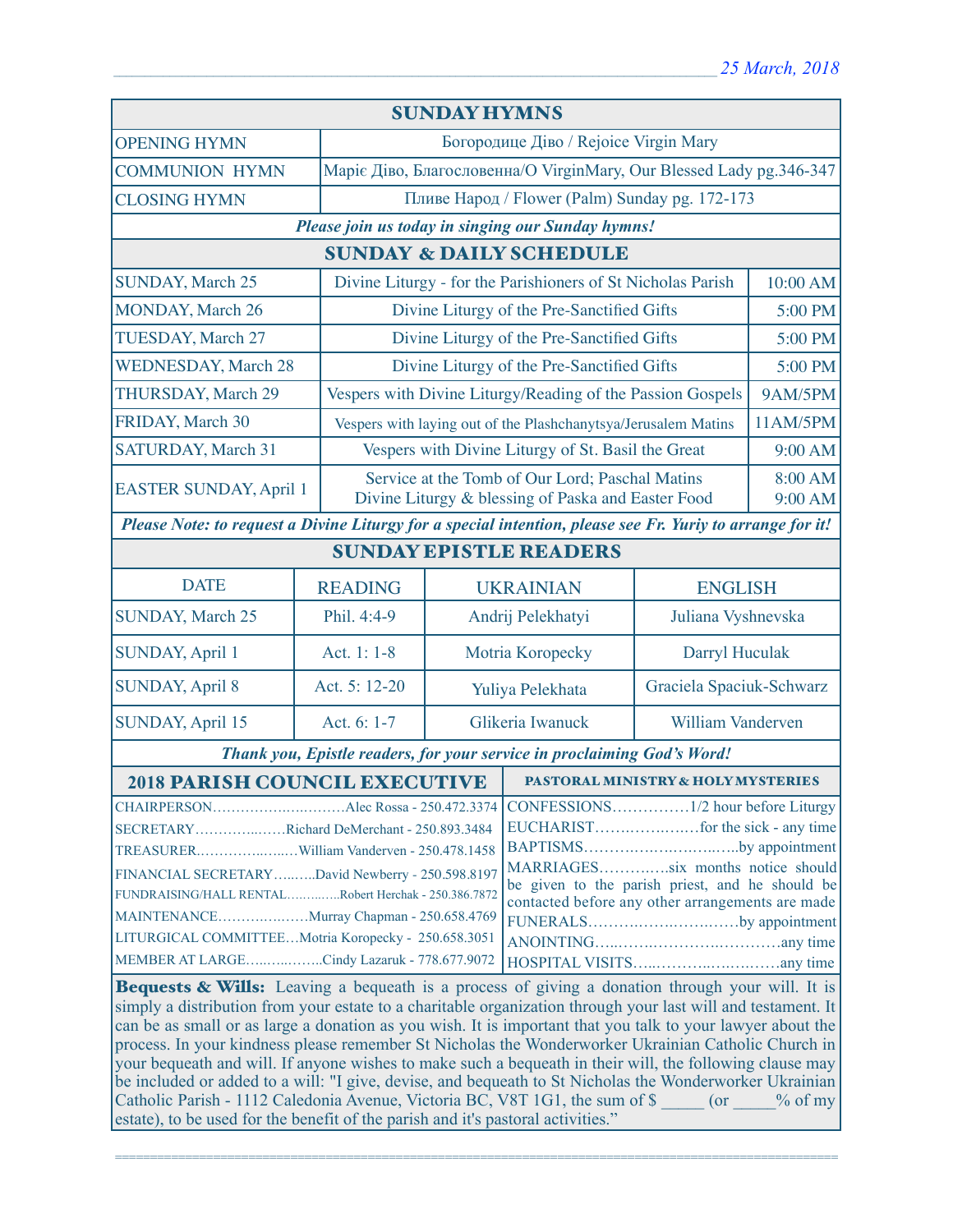## **Vibrant Parish Prayer**

**O** God, Creator of Heaven and Earth! Because of your indescribable love for us, you sent your Only-Begotten Son, Our Lord and Saviour, Jesus Christ - The Way, The Truth, and The Life and our Salvation. In His name, we turn to You. Strengthen our hearts and minds in Christian love and in unity of purpose as we strive to build a Vibrant Parish. Give us the grace to model our lives according to the Word of God. Instill in us the desire to pray and to celebrate the Holy Mysteries as one Christian Family in our Parish Community. Inspire us to follow Your great command to be a servant to the less fortunate among us! Grant this, O Lord, through the mercies and love for mankind of Your Only-Begotten Son with whom You are blessed, together with Your All-Holy, Good and Life-Giving Spirit, now and forever and ever. Amen!



## **The Vibrant Parish**

**A Place To Encounter The Living Christ** Through the word, the Holy Mysteries & Prayer, Serving One's Neighbor, Leadership Fostering & Serving Unity and Missionary Spirit (His Beatitude Sviatoslav)



## **Молитва Живої Парафії**

**Г**осподи Ісусе Христе, Пастирю Добрий, як колись Ти пригорнув заблуканих овечок, щоб вони пізнали Твій голос і були Твоїм стадом, так і сьогодні глянь ласкаво з небесних висот на нашу парафію та зішли на неї Твого Святого Духа, щоб вона була місцем пізнання радості Доброї Новини. Скріплюй нас Твоєю присутністю та єднай нас кожночасно в молитві. Даруй нам духа служіння ближньому, щоб у нашій парафії кожний міг зустріти Тебе, милостивого Бога. Благослови наш духовний провід Твоєю мудрістю і дай, щоб ніхто з нас не шкодував ні часу, ні талантів, ні матеріальних дібр для розбудови Твого царства. Єднай нас у мирі та злагоді, щоб ми були Твоєю спільнотою любові. Всели в нас місійного духа, щоб ми стали тим світилом євангельського слова, молитви і добрих діл, що кличе кожного до участі в Божественному житті, щоб славилося, Спасе, Твоє Ім'я з безначальним Твоїм Отцем та пресвятим, благим і животворящим Твоїм Духом нині, і повсякчас, і на віки віків. Амінь.

## DIVINE LITURGY PROPERS

*The Divine Liturgy - An Anthology for Worship: Liturgy - pg. 270-318; propers - pg. 643, 821 The Liturgy prescribed for today is that of St. John Chrysostom.*

## **First Antiphon**

=======================================================================================================

*Verse:* I am filled with love\* for the Lord will hear the voice of my plea. **Refrain:** Through the prayers of the Mother of God, O Saviour, save us.

*Verse:* For He has inclined His ear to me,\* and I will call to Him all the days of my life. **Refrain:** Through the prayers of the Mother of God, O Saviour, save us.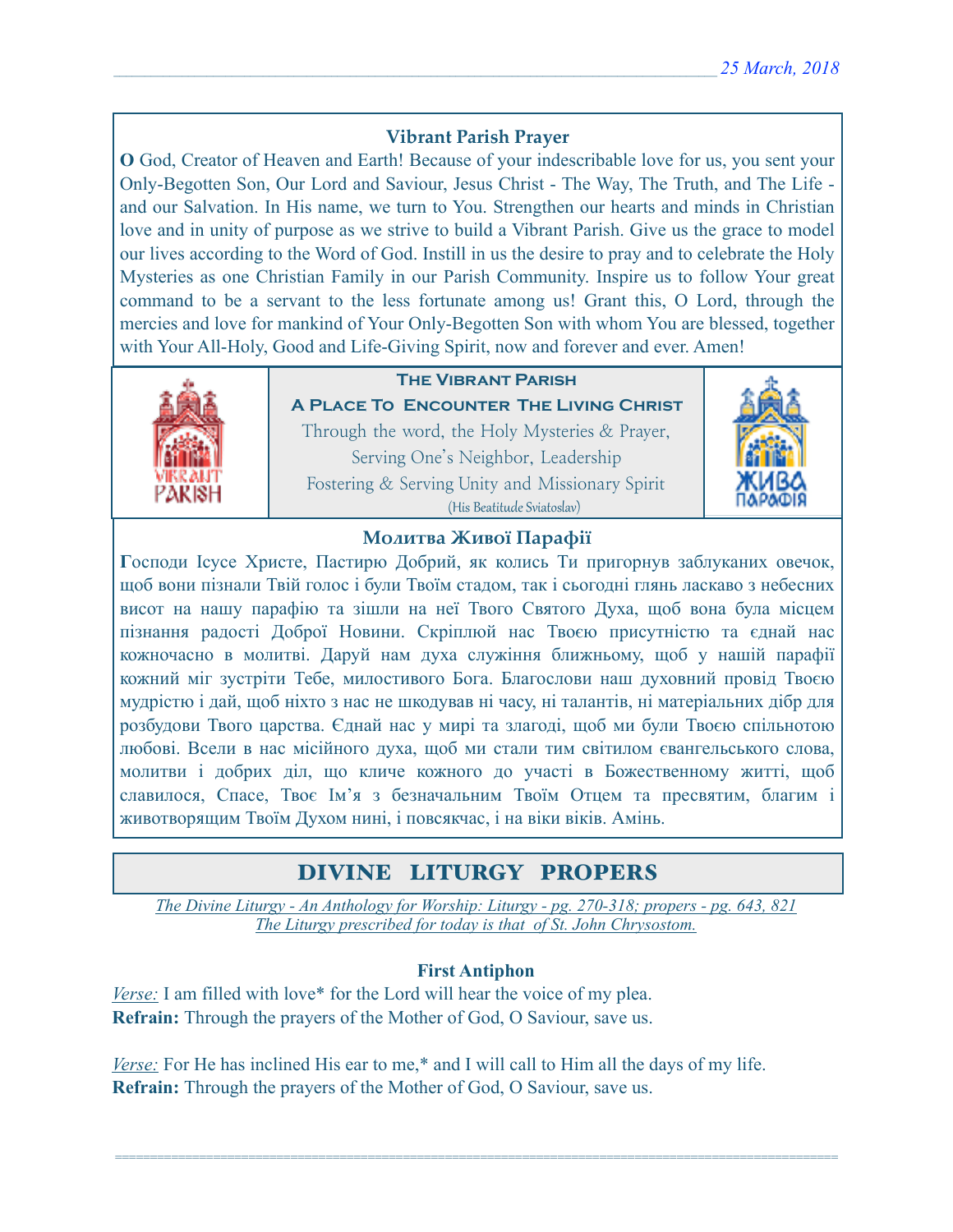*Verse:* The pangs of death encircled me,\* the trials of Hades befell me. **Refrain:** Through the prayers of the Mother of God, O Saviour, save us.

*Verse:* I met with anguish and pain,<sup>\*</sup> and called upon the name of the Lord. **Refrain:** Through the prayers of the Mother of God, O Saviour, save us.

**Glory: Now:** Only-begotten Son…

## **Third Antiphon**

*Verse:* Give thanks to the Lord for He is good,\* for His mercy endures forever. **Troparion, Tone 1:** Assuring us before Your Passion of the general resurrection,\* You raised Lazarus from the dead, O Christ God:\* and so, like the children we also carry signs of victory\* and cry to You, the conqueror of death:\* Hosanna in the highest!\* Blessed is He who comes\* in the name of the Lord.

*Verse:* Therefore, let the house of Israel say that He is good,\* for His mercy endures forever. **Troparion, Tone 1:** Assuring us before Your Passion…

*Verse:* Therefore, let the house of Aaron say that He is good,\* for His mercy endures forever. **Troparion, Tone 1:** Assuring us before Your Passion…

*Verse:* Let all who feat the Lord say that He is good,<sup>\*</sup> for His mercy endures forever. **Troparion, Tone 1:** Assuring us before Your Passion…

*Entrance Verse:* Blessed is He who comes in the name of the Lord, we bless you from the house of the Lord,\* the Lord is God and has appeared to us.

**Troparion, Tone 4:** Today is the crown of our salvation,\* and the unfolding of the eternal mystery;\* the Son of God becomes the Virgin's Son,\* and Gabriel brings the good tidings of grace.\* With him let us also cry to the Mother of God:\* Rejoice, Full of grace! The Lord is with you.

**Troparion, Tone 1:** Assuring us before Your Passion of the general resurrection,\* You raised Lazarus from the dead, O Christ God:\* and so, like the children we also carry signs of victory\* and cry to You, the conqueror of death:\* Hosanna in the highest!\* Blessed is He who comes\* in the name of the Lord.

**Glory: Kontakion, Tone 6:** Mounted on the throne in heaven, O Christ God,\* and on a colt here on earth,\* You accepted the praise of the angels,\* and the hymn of the children who cried to You:\* Blessed are You who have come to call Adam back.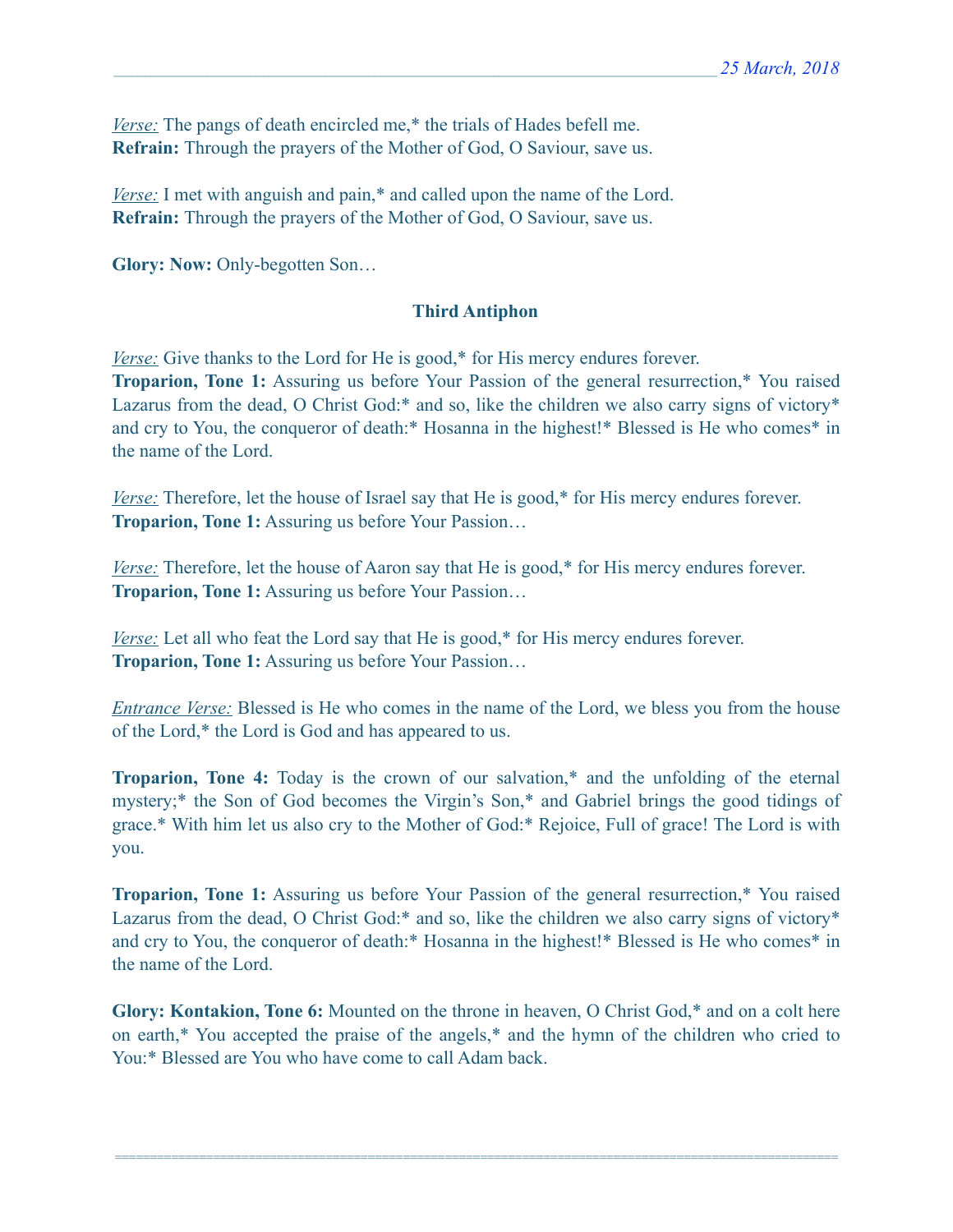**Now: Kontakion, Tone 8:** To You, O Mother of God,\* the invincible leader,\* we, your servants, ascribe these victory hymns\* in thanksgiving for our deliverance from evil.\* With your invincible power free us from all dangers\* that we may cry out to you:\* Hail, O Bride and pure Virgin!

**Prokeimenon, Tone 4:** Blessed is He who comes in the name of the Lord;<sup>\*</sup> God the Lord has appeared to us. *Verse:* Give thanks to the Lord for He is good, for His mercy endures forever.

**Prokeimenon, Tone 4:** Proclaim from day to day\* the good tidings of our God's salvation.

**Epistle - Phil. 4:4-9 - A reading from the letter of St. Paul to the Philippians:** Brothers and sisters, rejoice in the Lord always; again I will say, Rejoice. Let your gentleness be known to everyone. The Lord is near. Do not worry about anything, but in everything by prayer and supplication with thanksgiving let your requests be made known to God. And the peace of God, which surpasses all understanding, will guard your hearts and your minds in Christ Jesus. Finally, beloved, whatever is true, whatever is honourable, whatever is just, whatever is pure, whatever is pleasing, whatever is commendable, if there is any excellence and if there is anything worthy of praise, think about these things. Keep on doing the things that you have learned and received and heard and seen in me, and the God of peace will be with you.

**Alleluia, Tone 1:** *Verse:* He will descend like rain on a fleece, and like drops dripping on the earth. *Verse:* All the ends of the earth have seen the salvation of our God.

**Gospel - John 12:1-18 -** Six days before Passover Jesus came to Bethany, where Lazarus was, whom Jesus had raised from the dead. They gave a dinner for him there, and Martha served, while Lazarus was one of those reclining at table with him. Mary took a litre of costly perfumed oil made from genuine aromatic nard and anointed the feet of Jesus and dried them with her hair; the house was filled with the fragrance of the oil. Then Judas the Iscariot, one (of) his disciples, and the one who would betray him, said, "Why was this oil not sold for three hundred days' wages and given to the poor?" He said this not because he cared about the poor but because he was a thief and held the money bag and used to steal the contributions. So Jesus said, "Leave her alone. Let her keep this for the day of my burial. You always have the poor with you, but you do not always have me." (The) large crowd of the Jews found out that he was there and came, not only because of Jesus, but also to see Lazarus, whom he had raised from the dead. And the chief priests plotted to kill Lazarus too, because many of the Jews were turning away and believing in Jesus because of him. On the next day, when the great crowd that had come to the feast heard that Jesus was coming to Jerusalem, they took palm branches and went out to meet him, and cried out: "Hosanna! Blessed is he who comes in the name of the Lord, (even) the king of Israel." Jesus found an ass and sat upon it, as is written: "Fear no more, O daughter Zion; see, your king comes, seated upon an donkey's colt." His disciples did not understand this at first, but when Jesus had been glorified they remembered that these things were written about him and that they had done this for him. So the crowd that was with him when he called Lazarus from the tomb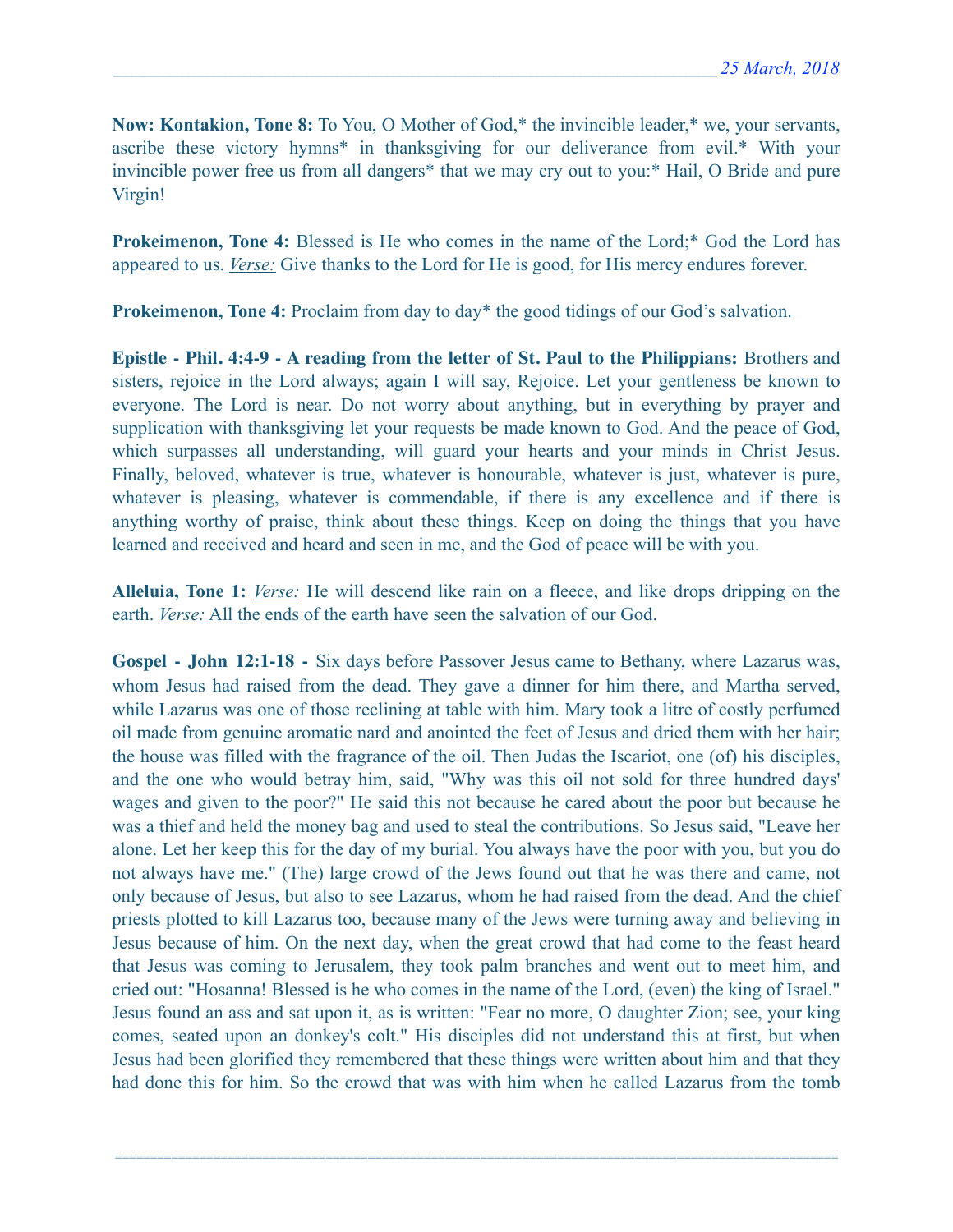and raised him from death continued to testify. This was (also) why the crowd went to meet him, because they heard that he had done this sign.

*Instead of* **"It is truly..."** *we sing:* O my soul, magnify Christ who seated on a foal. **Irmos:** The Lord is God and has appeared to us:\* together let us celebrate.\* Come with great rejoicing; let us magnify Christ\* with palms and olive branches, and with sings let us cry aloud to Him:\* Blessed is He who comes in the name of the Lord.

**Communion Hymn:** Blessed is He who comes in the name of the Lord;\* God the Lord has appeared to us.\* Alleluia, alleluia,\* alleluia.

 $\iff$ 

## **Перший Антифон**

*Стих:* Возлюбив я, бо вислухав Господь голос моління мого. **Приспів:** Молитвами Богородиці, Спасе, спаси нас.

*Стих:* Бо прихилив вухо своє до мене і у дні мої призову. **Приспів:** Молитвами Богородиці, Спасе, спаси нас.

*Стих:* Обняли мене болісті смертні, біди адові зустріли мене. **Приспів:** Молитвами Богородиці, Спасе, спаси нас.

*Стих:* Скорб і болість зустрів я і призвав ім'я Господнє. **Приспів:** Молитвами Богородиці, Спасе, спаси нас.

**Слава і нині:** Єдинородний Сину ...

#### **Третій Антифон**

*Стих:* Сповідуйтеся Господеві, бо він благий, бо на віки милість його.

**Тропар, глас 1:** Спільне воскресіння перед твоїми страстями запевняючи,\* з мертвих воздвигнув ти Лазаря, Христе Боже;\* тим-то й ми, як отроки, знамена перемоги носячи, тобі,\* переможцеві смерти, воскликуємо:\* Осанна в вишніх,\* благословен, хто йде в ім'я Господнє.

=======================================================================================================

*Стих:* Нехай же скаже дім Ізраїлів, бо він благий, бо на віки милість його. **Тропар, глас 1:** Спільне воскресіння...

*Стих:* Нехай же скаже дім Аронів, бо він благий, бо на віки милість його. **Тропар, глас 1:** Спільне воскресіння...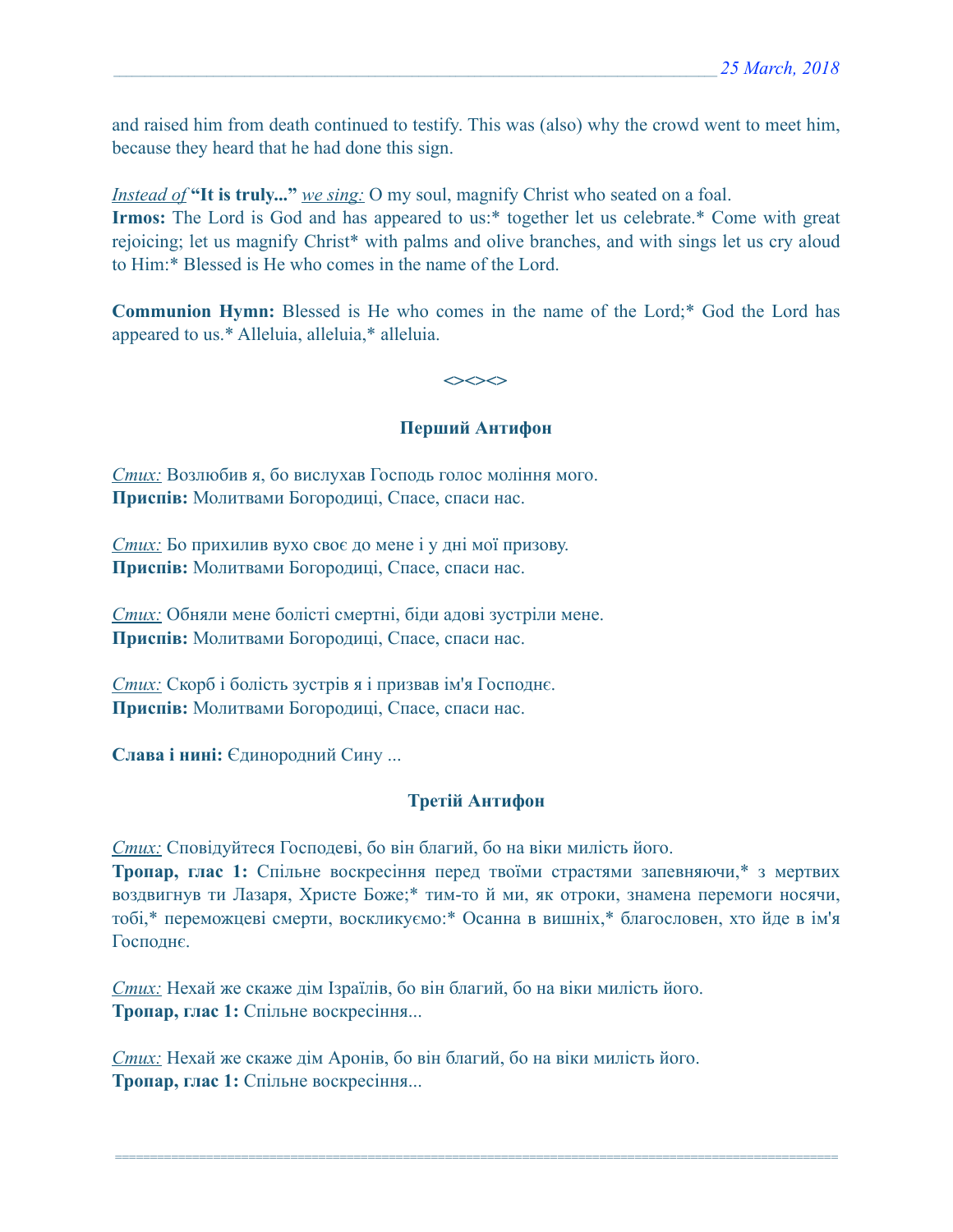*Стих:* Нехай же скажуть усі, що бояться Господа, бо він благий, бо на віки милість його. **Тропар, глас 1:** Спільне воскресіння...

*Вхідне:* Благословен, хто йде в ім'я Господнє, ми благословляли вас із дому Господнього, Бог - Господь і явився нам.

**Тропар, глас 1:** Спільне воскресіння...

**Тропар, глас 4:** Погребавши себе разом з тобою через хрещення, Христе Боже наш,\* сподобилися ми безсмертної жизні через твоє воскресіння\* і, заспівуючи, кличемо:\* Осанна в вишніх,\* благословен, хто йде в ім'я Господнє.

**Слава: Кондак, глас 6:** На престолі на небі,\* на жереб'яті на землі тебе носять. Христе Боже;\* ангелів хваління і дітей оспівування прийняв ти;\* вони кликали до тебе:\* Благословенний ти, що йдеш Адама призвати.

**Нині: Кондак, глас 8:** Непереможній Владарці\* на честь перемоги ми, врятовані від лиха,\* благодарні пісні виписуємо тобі,\* раби твої, Богородице.\* А ти, що маєш силу нездоланну, від усяких нас бід охорони,\* щоб звати тобі:\* Радуйся, Невісто неневісная.

**Прокімен, глас 4:** Благословен, хто йде в ім'я Господнє,\* Бог – Господь і явився нам. *Стих:* Сповідуйтеся Господові, бо він благий, бо на віки милість його.

**Апостол - Флп. 4:4-9 - До Филип'ян послання Святого Апостола Павла читання:** Браття і сестри, радуйтеся завжди у Господі; знову кажу: Радуйтеся! Хай ваша доброзичливість буде всім людям відома. Господь близько! Ні про що не журіться, але в усьому появляйте Богові ваші прохання молитвою і благанням з подякою. І мир Божий, що вищий від усякого уявлення, берегтиме серця й думки ваші у Христі Ісусі. Наостанку, брати, усе, що лиш правдиве, що чесне, що справедливе, що чисте, що любе, що шанобливе, коли якась чеснота чи щобудь похвальне, – про те думайте! Чого ви навчилися, що прийняли, що почули та бачили в мені – те чиніте, і Бог миру буде з вами.

**Алилуя, глас 1:** *Стих:* Зійде, як дощ на руно і як капля, що капле на землю. *Стих:* Виділи всі кінці землі спасення Бога нашого.

**Євангеліє - Івана 12:1-18 -** Шість днів перед Пасхою прибув Ісус у Витанію, де перебував Лазар, якого воскресив був з мертвих. Там, отже, справили йому вечерю, і Марта прислуговувала; а й Лазар був серед тих, які разом з ним посідали до столу. Марія ж узяла літру мира з щирого нарду, вельми дорогого, помазала ноги Ісуса й обтерла їх волоссям своїм; і наповнився дім пахощами мира. Каже тоді один з його учнів, Юда Іскаріотський, що мав його зрадити: «Чому не продано це миро за триста динаріїв і не роздано бідним?» Сказав же так не тому, що піклувався про бідних, але тому, що був злодій: із скарбнички, яку тримав при собі, крав те, що туди вкидувано. Тож Ісус промовив: «Лиши її. На день мого похорону зберегла вона те миро. Бідних матимете з собою повсякчас, мене ж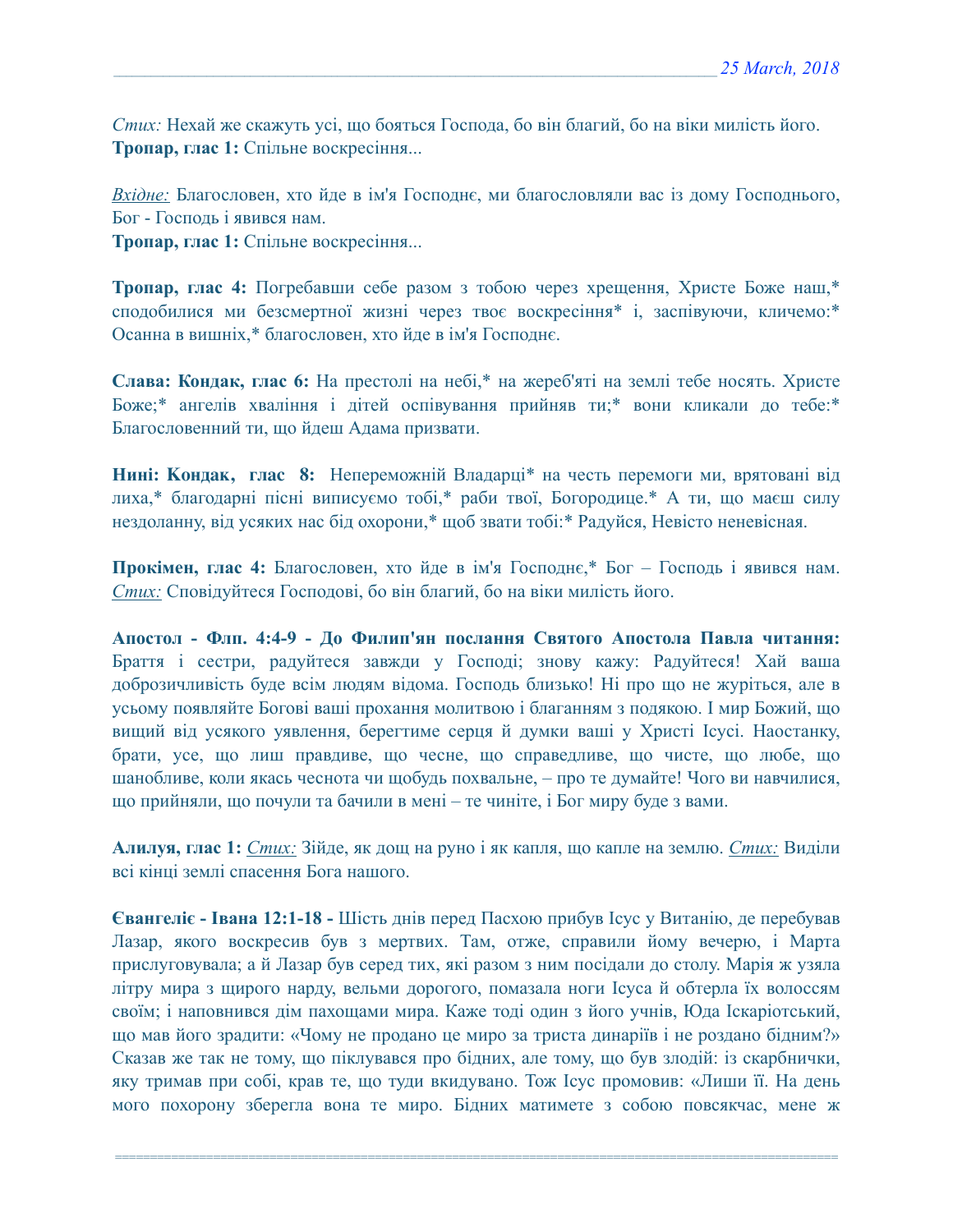матимете не завжди.» Тим часом дізналася сила народу, що він там, то й посходились – не тільки Ісуса ради, а й щоб побачити Лазаря, якого він з мертвих воскресив. Тоді первосвященики ухвалили і Лазаря вбити, численні бо юдеї залишили їх із-за нього й увірували в Ісуса. Наступного дня сила людей, що прийшли на свято, зачувши, що Ісус іде в Єрусалим, узяли пальмове гілля й вийшли йому назустріч з окликами: «Осанна! Благословен той, хто йде в ім'я Господнє, цар ізраїльський!» І знайшовши осля, Ісус сів на нього, – як ото написано: Не страхайся, дочко Сіону, ось іде твій цар верхи на жереб'яті ослициному. Не збагнули того спершу його учні, але коли Ісус прославився, згадали вони, що то було написано про нього й що то з ним таке вчинено. Але й народ, що був при ньому, коли то він був викликав Лазаря з гробу та його з мертвих воскресив, – про те свідчив. Тим то, власне, народ і вийшов йому назустріч: довідався бо, що він учинив те чудо.

*Замість* **"Достойно"** *співаємо:* Величай, душе моя, Господа, що сидить на жереб'яті. **Ірмос, глас 4:** Бог – Господь і явився нам, справляйте празник і, веселячись, прийдіть, возвеличимо Христа з квітами й галузками, в піснях кличучи: Благословен, хто йде в ім'я Господа, Спаса нашого.

**Причасний:** Благословен, хто йде в ім'я Господнє,\* Бог – Господь і явився нам. Алилуя, Алилуя, Алилуя!

## ANNOUNCEMENTS

- ✦**HAPPY BIRTHDAY** to ELLIOT MACGILLIVRAY and all those who celebrated their birthdays this past week. May the Lord Our God continue to bless you abundantly and the Holy Mother of God protects you at all times. Многая Літа!
- ✦**PRAYER REQUEST:** Please keep in your prayers GORD HRYHORYSHEN, CORNELL BABIE and other members of our parish, our family and friends who are ailing, in hospitals, nursing homes and those who are not able to join actively in their community.
- ✦**СПІЛЬНЕ СВЯЧЕНЕ / SPILNE SVYACHENE:** Thomas Sunday, April 8 following 10am Divine Liturgy we will be having our annual Спільне Свячене / Spilne Svyachene *(parish Easter brunch)*. We invite all parishioners, and friends of St. Nicholas parish who have helped with food preparation for our Easter Food Fair, to join us for this festive brunch. Please contact Robert Herchak to coordinate.
- ✦**AUTOMATED EXTERNAL DEFIBRILLATOR (AED)** We are seeking donations, or sponsors, who would be willing to help St. Nicholas Parish purchase an **Automated external defibrillator (AED).** Did you know that sudden cardiac arrest is a major public health problem and effects an estimated 500 000 people every year? Sudden cardiac arrest is a condition in which the heart suddenly and unexpectedly stops beating. Using an automated external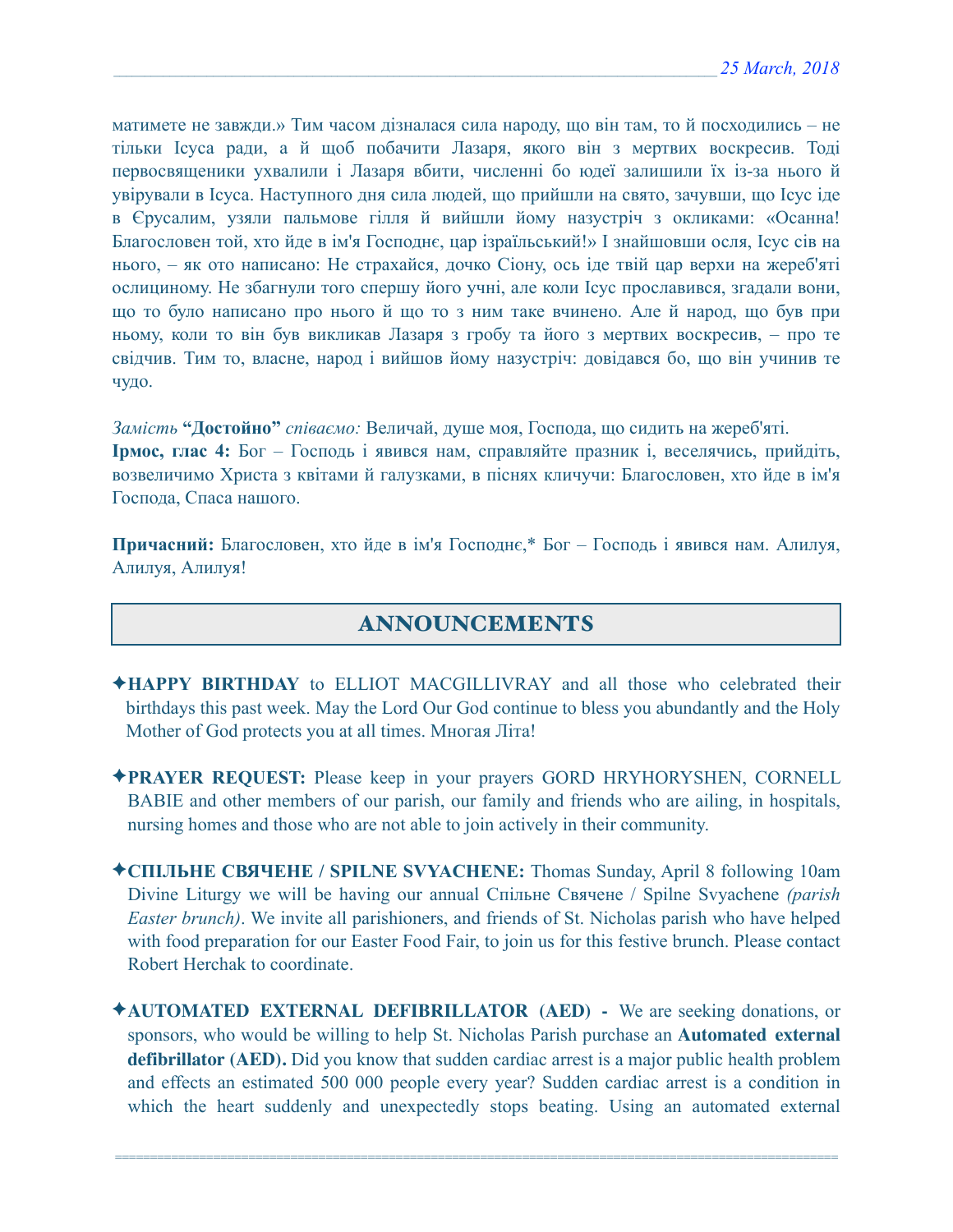defibrillator or AED on a person who is having sudden cardiac arrest may save the person's life. AEDs are designed to be simple to use in any location. AED is a small, lightweight, and portable electronic device that delivers an electric shock through the chest wall of a person whose heart has stopped beating. We would like to have our own AED on site so that we can be prepared if we someone should need to be treated for sudden cardiac arrest. Our goal is to raise \$1500.00 to purchase 1 AED for the parish. Please share and contribute what you can. Help us achieve our goal for providing this important life saving tool for our parishioners and guests.

- ✦**ST. NICHOLAS BOOK STORE:** The Divine Liturgy An Anthology of Worship **\$25**; "Christ Our Pascha" Catechism of the Ukrainian Catholic Church/"Христос Наша Пасха" Катехизм Української Католицької Церкви - **\$25**; "Sing to Our God" hymn book - **\$15**; Молитовник "Прийдіте Поклонімся" - **\$10**.
- ✦**SOROKOUSTY:** Lenten Memorial Services for the deceased will be celebrated every Saturday of Lent at the 9:00 AM Divine Liturgy. The books for the deceased are available at the church entrance. Please remember to pray for the deceased members of your family  $\&$ friends. Please let Fr. Yuriy know if you need a new book for the deceased.
- ✦**TRAVELING ICON:** Anyone interested in gracing their home with Christ The Teacher Icon can call Darlene DeMerchant at 250.727.3837.
- ✦**PARISH CALENDAR OF BIRTHDAYS & ANNIVERSARIES:** If you would like to be included in our Parish Calendar of Birthday and Anniversary celebrations, please put date in our calendar located at the church vestibule. Each week, we will list the names in our parish bulletin so we can celebrate these happy occasions together!
- ✦**JOIN OUR CHOIR:** Do you enjoy singing? Please consider joining our St Nicholas Parish Choir and remember that we ALWAYS looking for new members! Contact Motria Koropecky for details at 250.658.3051.
- ✦**CATECHISM ANNOUNCEMENT:** "*And they were bringing to Him also the infants, in order that He may be touching them; but after the disciples saw it, they rebuked them. But Jesus called them to Himself and said, Let alone the little children to come to Me, and cease hindering them; for of such is the kingdom of God*." We are happy to welcome all children to our St. Nicholas The Wonderworker catechism program. Weekly classes are scheduled Sunday morning during Divine Liturgy. We want your children to learn more about their Catholic faith, sacred scripture, feast days, and religious practices and customs of the Ukrainian Catholic church. If you have any questions, please do not hesitate to contact Marian Chalifoux at 250.507.1005.
- ✦**THRIFTY'S PRE-PAID FOOD CARDS** We all have to buy groceries. Why not have 6% of it returned back to the church at no extra charge! Cards are available in \$100, \$200, and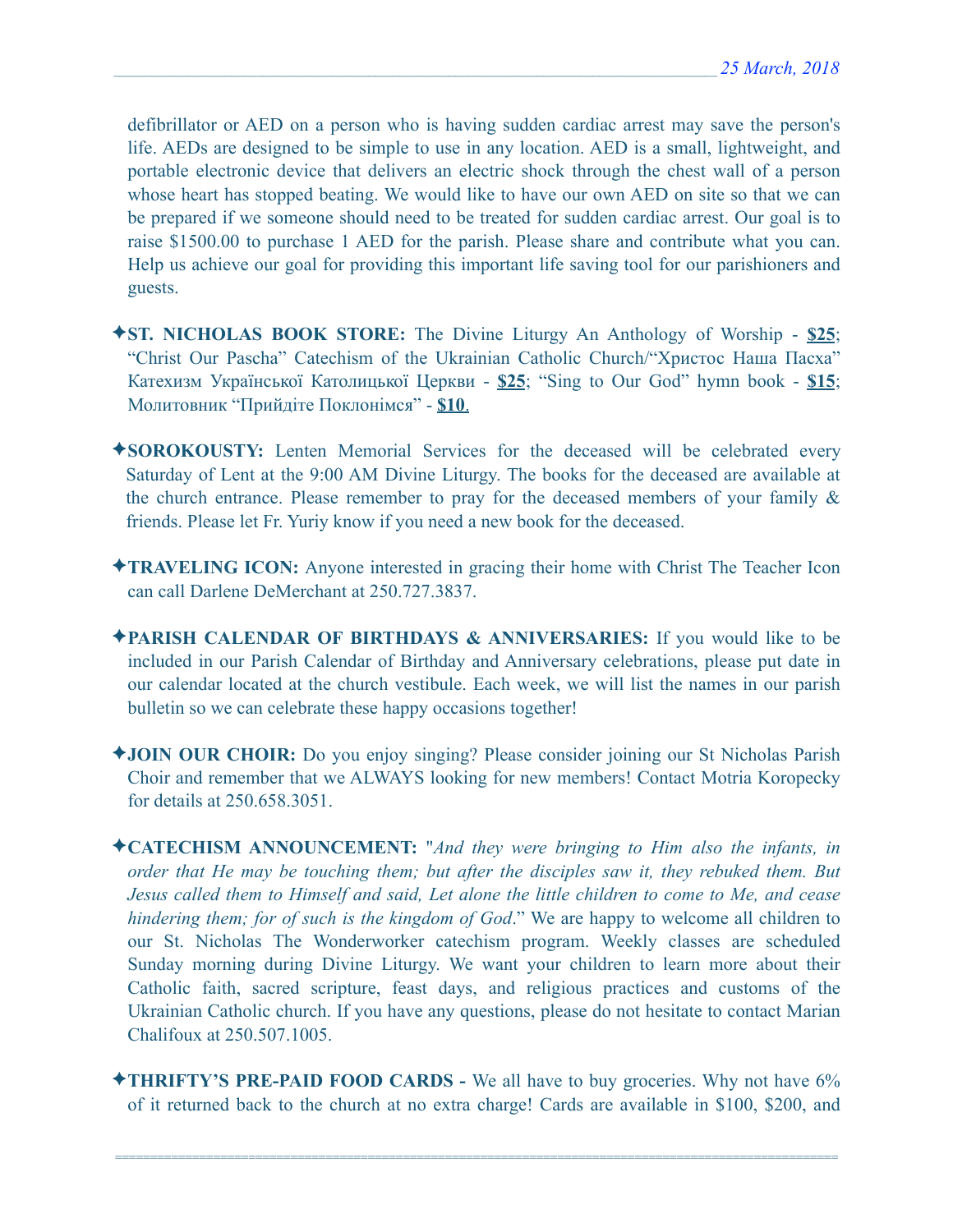\$500 denominations. Talk to Alec after today's liturgy to pre- order your cards. We need to sell A LOT of them! We encourage you to consider purchasing them for yourselves as gifts too.

- ✦**BE A STEWARD:** Have you ever wondered what more can you do to help our parish? Here are some suggestions: **Steward** of property security; **Steward** of grounds cleaning; **Steward** of cleaning church; **Steward** of church linen; **Steward** of outreach; **Steward** of caring; **Steward** of prayer; **Steward** of service. Quite often, our homebound or senior members, once active in their younger years, want to find purpose in their senior years. It's not only about doing but about "BEING" present to others. Contact Fr. Yuriy **OR** Darlene DeMerchant for more information. You will be amazed how "BEING" can make a difference.
- ✦**PARISH LIBRARY:** please visit our parish library and browse through the books on spirituality, church history, iconography, history of the Ukrainians in Canada, children's books and more… The library is located in the church vestibule. Please use a library book sign out form when borrowing a book.
- ✦**SUNDAY COFFEE VOLUNTEERS** act as hosts and serve light refreshments following the Sunday morning Divine Liturgy, providing an opportunity for the faithful to socialize with friends and visitors following their shared worship experience. We thank all of our parishioners who kind volunteer to serve refreshments. Whether you are new to the Parish, or are a longtime members, please join us for coffee.
- ✦**WE SHARE THE AIR:** Please keep it healthy and fragrant free. Someone in this area is scent-sitive. The chemicals used in scented products can make some people sick, especially those with fragrance sensitivities, asthma, allergies and other respiratory ailments. PLEASE DO NOT \*wear perfume, cologne, lotion, aftershave and other fragrances; \*USE unscented personal care products. Be Sensitive to Others. Thank you for your understanding. *St. Nicholas parish.*
- ✦**MARCH 18, SUNDAY DONATIONS:** Coffee: \$45.65; Vigil lights: \$20.00; Loose collection: \$24.00; Envelope collection: \$732.00; Pre-authorized donations Mar 12 to Mar 18: \$120.00; Needs of the Church in Ukraine: \$305.00

## ANNUNCIATION OF THE THEOTOKOS

The Feast of the Annunciation of Our Most Holy Lady, the Theotokos and Ever-Virgin Mary is celebrated on March 25 each year. The Feast commemorates the announcement by the Archangel Gabriel to the Virgin Mary that our Lord and Savior Jesus Christ, the Son of God, would become incarnate and enter into this world through her womb.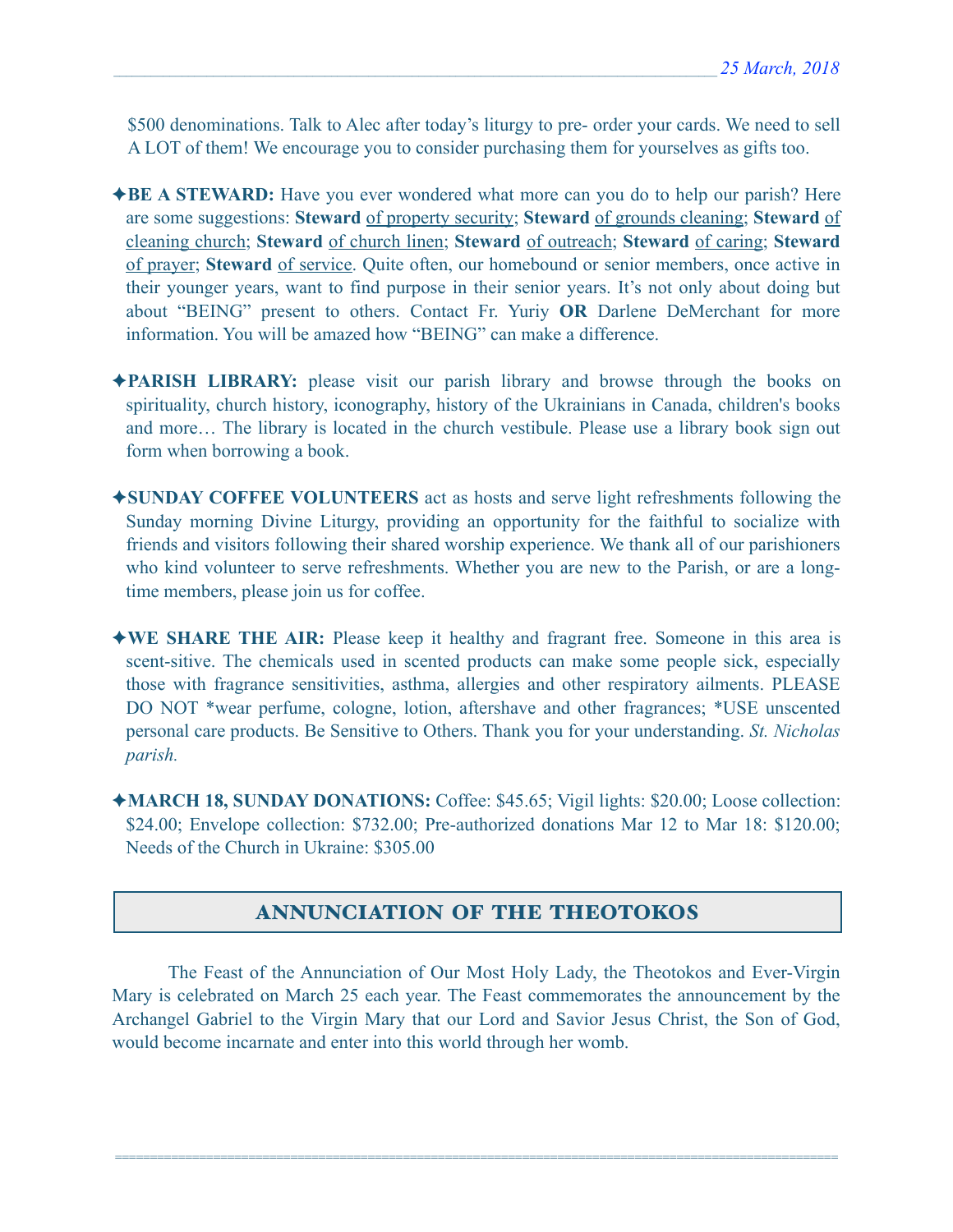The biblical story of the Feast of the Annunciation is found in the first chapter of the Gospel of Luke (1:26-39). The Archangel Gabriel appeared to the Virgin Mary, who was living in Nazareth, and said to her, "Hail, O favored one, the Lord is with you." Mary was perplexed and wondered what kind of greeting this was.

 The angel told her not to be afraid, for she had found favor with God. He said, "You will conceive in your womb and bear a son, and you shall call his name Jesus. He will be great and will be called the Son of the Most High; and the Lord God will give to him the throne of his father David, and he will reign over the house of Jacob forever; and of his kingdom there will be no end"

 Mary responded to the angel by asking how this could happen since she had no husband. The angel told her that the Holy Spirit and the power of God would come upon her, and that the child to be born of her would be called holy, the "Son of God."

 The angel then proceeded to tell the Virgin Mary that her cousin Elizabeth had conceived a son in her old age (John the Baptist), and affirmed that with God nothing is impossible.

 In faith and obedience to the will of God, Mary replied to the angel, "Behold, I am the handmaid of the Lord; let it be according to your word." Upon her response, the angel departed.

 It is on the Feast of the Annunciation, that Orthodox Christians commemorate both the divine initiative of God, whereby He took on flesh from the Virgin for our salvation, and the human response, whereby Mary freely accepted the vocation offered to her. He elected to become man, and He desired to do this with the willing agreement of her whom He chose as His mother. Mary could have refused, for she was not a passive instrument, but an active participant with a free and positive part to play in God's plan for our salvation. Thus, when on this and other feasts the Orthodox Church honors the Theotokos, the Mother of God, it is not just because God chose her but also because she herself chose to follow His will.

=======================================================================================================



## **Icon of the Feast**

 The icon of the Annunciation is one that presents the joy of the announcement of the coming of Christ. It is an icon of bright colors, depicting the Archangel Gabriel, who has descended from heaven, and the Virgin Mary, who has been chosen to be the Mother of God. The Archangel is shown with his feet spread apart as if he is running to share the good news with Mary. In his left hand is a staff, the symbol of a messenger. His right hand is extended toward Mary as he delivers the message and announces the blessing bestowed upon her by God.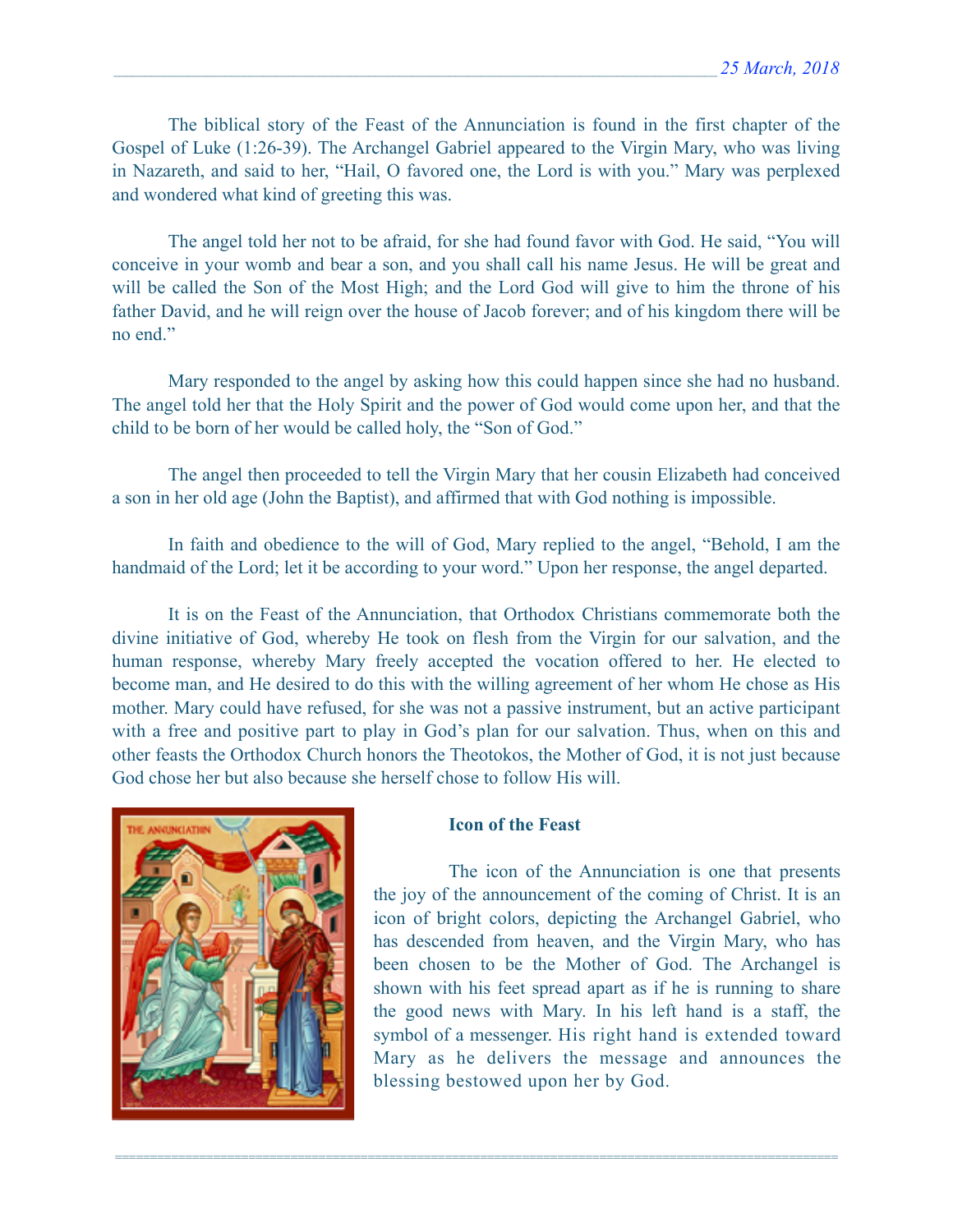On the right side of the icon the Virgin sits on an elevated seat, indicating that as the Mother of God she is "greater in honor than the cherubim, and beyond compare more glorious than the seraphim, who without corruption gave birth to God the Word." In her left hand she holds a spindle of scarlet yarn which depicts the task she was assigned of preparing the purple and scarlet material to be used in making the veil for the Temple in Jerusalem. Her right hand is raised in a gesture of acceptance in response to Gabriel's message. Her posture expresses willing cooperation with God's plan of salvation. The three stars on her garments represent that she was a Virgin before, during, and after the birth of Christ.

 At the top of the icon the segment of a circle represents the divine realm, from which three rays emerge. This demonstrates the action of the Holy Spirit coming upon her.

## **ENTRY OF OUR LORD INTO JERUSALEM (PALM SUNDAY)**



 Palm Sunday is the celebration of the triumphant entrance of Christ into the royal city of Jerusalem. He rode on a colt for which He Himself had sent, and He permitted the people to hail Him publicly as a king. A large crowd met Him in a manner befitting royalty, waving palm branches and placing their garments in His path. They greeted Him with these words: "Hosanna! Blessed is he who comes in the name of the Lord, even the King of Israel! (John 12:13).

 This day together with the raising of Lazarus are signs pointing beyond themselves to the mighty deeds and events which consummate Christ's earthly ministry. Christ's raising of Lazarus points to the destruction of death and the joy of resurrection which will be accessible to all through

His own death and resurrection. His entrance into Jerusalem is a fulfillment of the messianic prophecies about the king who will enter his holy city to establish a final kingdom. "Behold, your king is coming to you, humble, and mounted on an ass, and on a colt, the foal of an ass" (Zech 9:9).

 Finally, the events of these triumphant two days are but the passage to Holy Week: the "hour" of suffering and death for which Christ came. Thus the triumph in a earthly sense is extremely short-lived. Jesus enters openly into the midst of His enemies, publicly saying and doing those things which mostly enrage them. The people themselves will soon reject Him. They misread His brief earthly triumph as a sign of something else: His emergence as a political messiah who will lead them to the glories of an earthly kingdom.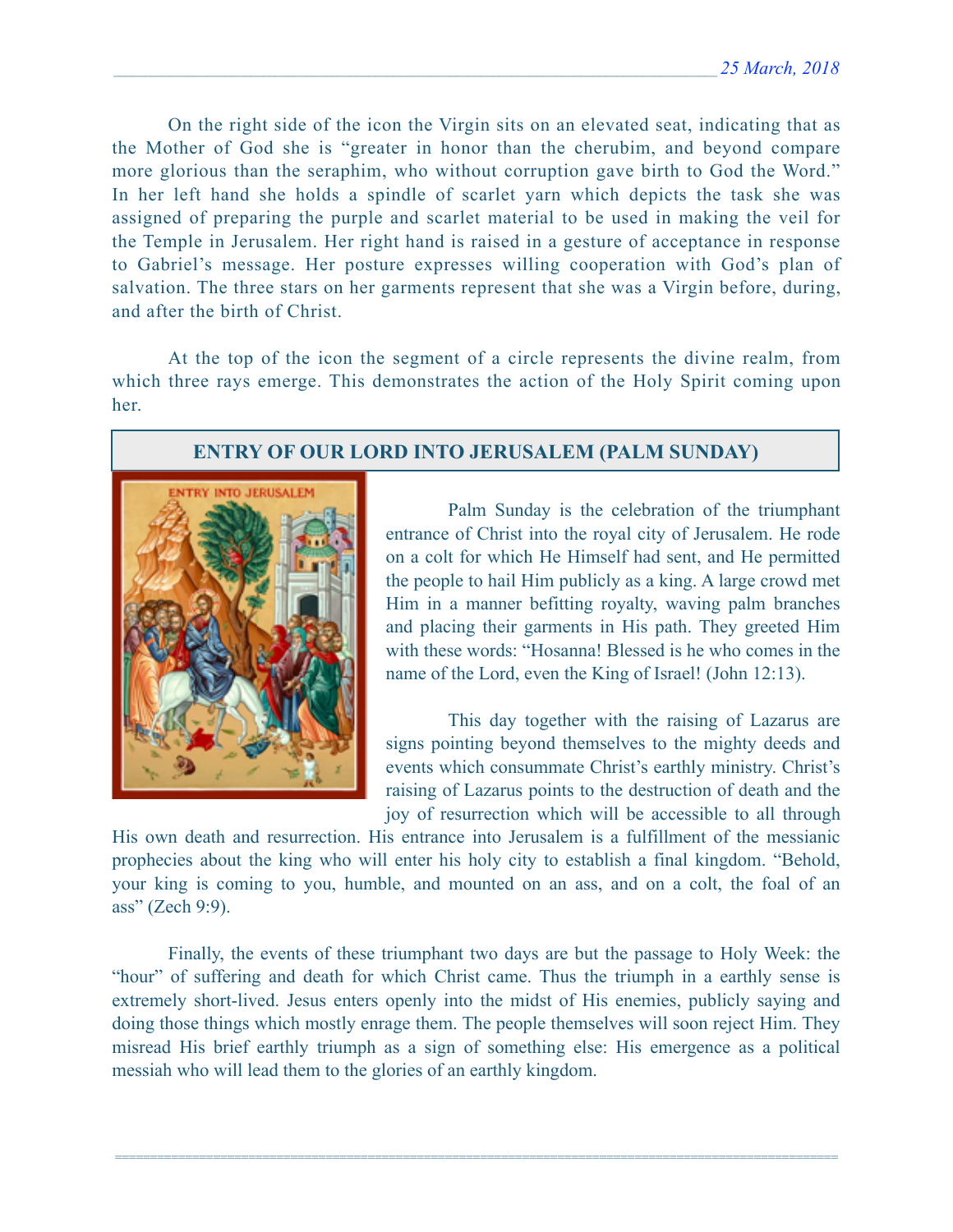The liturgy of the Church is more than meditation or praise concerning past events. It communicates to us the eternal presence and power of the events being celebrated and makes us participants in those events. Thus the services of Lazarus Saturday and Palm Sunday bring us to our own moment of life and death and entrance into the Kingdom of God: a Kingdom not of this world, a Kingdom accessible in the Church through repentance and baptism.

 On Palm Sunday willow branches are blessed in the Church. We take them in order to raise them up and greet the King and Ruler of our life: Jesus Christ. We take them in order to reaffirm our baptismal pledges. As the One who raised Lazarus and entered Jerusalem to go to His voluntary Passion stands in our midst, we are faced with the same question addressed to us at baptism: "Do you accept Christ?" We give our answer by daring to take the branch and raise it up: "I accept Him as King and God!"

Thus, on the eve of Christ's Passion, in the celebration of the joyful cycle of the triumphant days of Lazarus Saturday and Palm Sunday, we reunite ourselves to Christ, affirm His Lordship over the totality of our life, and express our readiness to follow Him to His Kingdom:

 *... that I may know him and the power of his resurrection, and may share his sufferings, becoming like him in his death, that if possible I may attain the resurrection from the dead (Philippians 3:10-11).*

## READING THE CATECHISM *"CHRIST - OUR PASCHA"*



### *c. The "Our Father"*

 *#384* In the prayer of the Litany of Supplication before the Our Father, we entrust our whole life and our hope to the Lord. We pray that he would grant us to communicate of the Holy Gifts "for forgiveness of sins, for the pardon of offenses, for fellowship of the Holy Spirit, for the inheritance of the kingdom of heaven, for



confidence before [God], and not for judgment or condemnation," and that "with confidence and without condemnation, we may dare call ... the heavenly God, Father." The Lord's Prayer precedes Eucharistic communion also because God is not my or your Father, but our Father, and he unites us around the Lord's Banquet table. Such unity also requires forgiveness: "Forgive us our trespasses as we forgive those who trespass against us." The apostle Paul distinctly warns us about unworthy reception of Communion (see 1 Cor 11:27).

*#385* Invoking God the Father in the Lord's Prayer is "a symbol of the personal and real adoption to be bestowed through the gift and grace of the Holy Spirit. In accordance with it... every human particularity [i.e., faculty] is overcome and disclosed by the coming of grace." In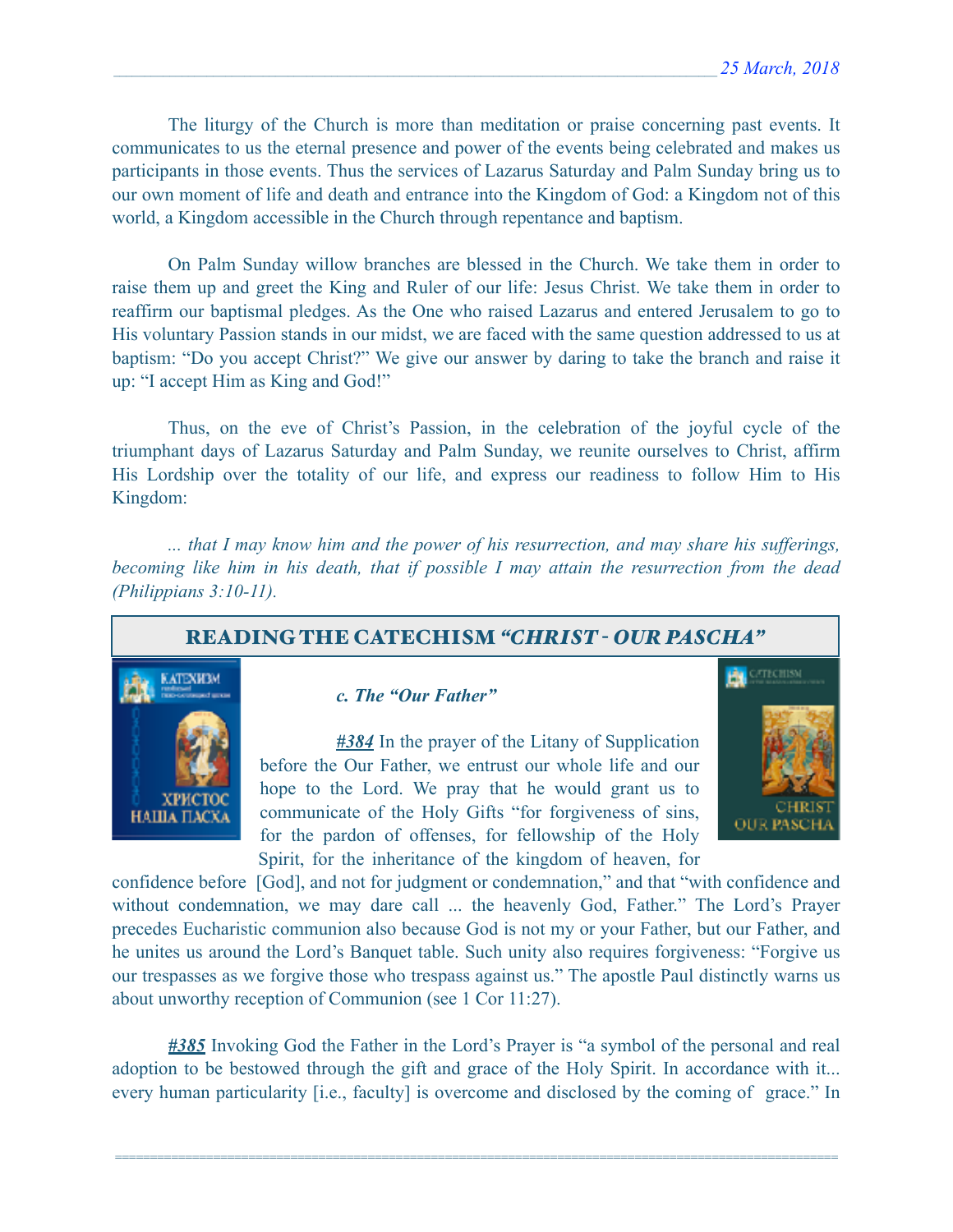the prayer after the Our Father, the priest prays that the Lord, as the "Physician of our souls and bodies," grant us his Body and Blood "in accord with each one's personal need."

*#386* The Church invites the faithful to Holy Communion with the exclamation, "The holy Things for the holy!" These words are at once an invitation and a warning. The faithful approach the Holy Gifts not because they consider themselves worthy but because they belong to the holy Church; the faithful are holy not by their own holiness but bcause they are the Body of Christ, the Temple of the Holy Spirit. This is what we profess in the response: "One is holy, one is Lord, Jesus Christ." Nonetheless, each of us is responsible for approaching Communion with a clean conscience, so that this union would not be "for judgment or condemnation."

*#387* Before Communion, the deacon pours some hot water (in Greek, zeon) into the chalice, pronouncing the words: "The warmth of faith full of the Holy Spirit." Doing so he signifies the descent of the Holy Spirit on the Church. " [The Church] received the Holy Spirit after our Lord's Ascension; now she receives the gift of the Holy Spirit after the offerings have been accepted at the heavenly altar; God, who has accepted, then sends us the Holy Spirit in return." The adding of hot water also signifies that the Holy Gifts are the Body and Blood of the living Risen Christ.

#### HOLY WEEK / EASTER SUNDAY SCHEDULE

#### Mon, Tue, Wed, March 26, 27, 28

5:00 PM - Divine Liturgy of the Pre-Sanctified Gifts

### Thursday, March 29

9:00 AM - Vespers with Divine Liturgy of St. Basil the Great 5:00 PM - Passion Matins (Reading of the Passion Gospels)

#### Friday, March 30 - Good Friday

11:00 AM - Vespers with laying out of the Plashchanytsya (Shroud) 5:00 PM - Jerusalem Matins

#### Saturday, March 31

9:00 AM - Vespers with Divine Liturgy of St. Basil the Great

#### Sunday, April 1 - Easter Sunday

8:00 AM - Service at the Tomb of Our Lord; Paschal Matins 9:00 AM - Divine Liturgy & blessing of Paska and Easter Food

### Mon, Tue, April 2, 3

9:00 AM - Divine Liturgy

#### Sunday, April 8 - Thomas Sunday

10:00 AM - Divine Liturgy followed by Spilne Svyachene *(parish Easter brunch)*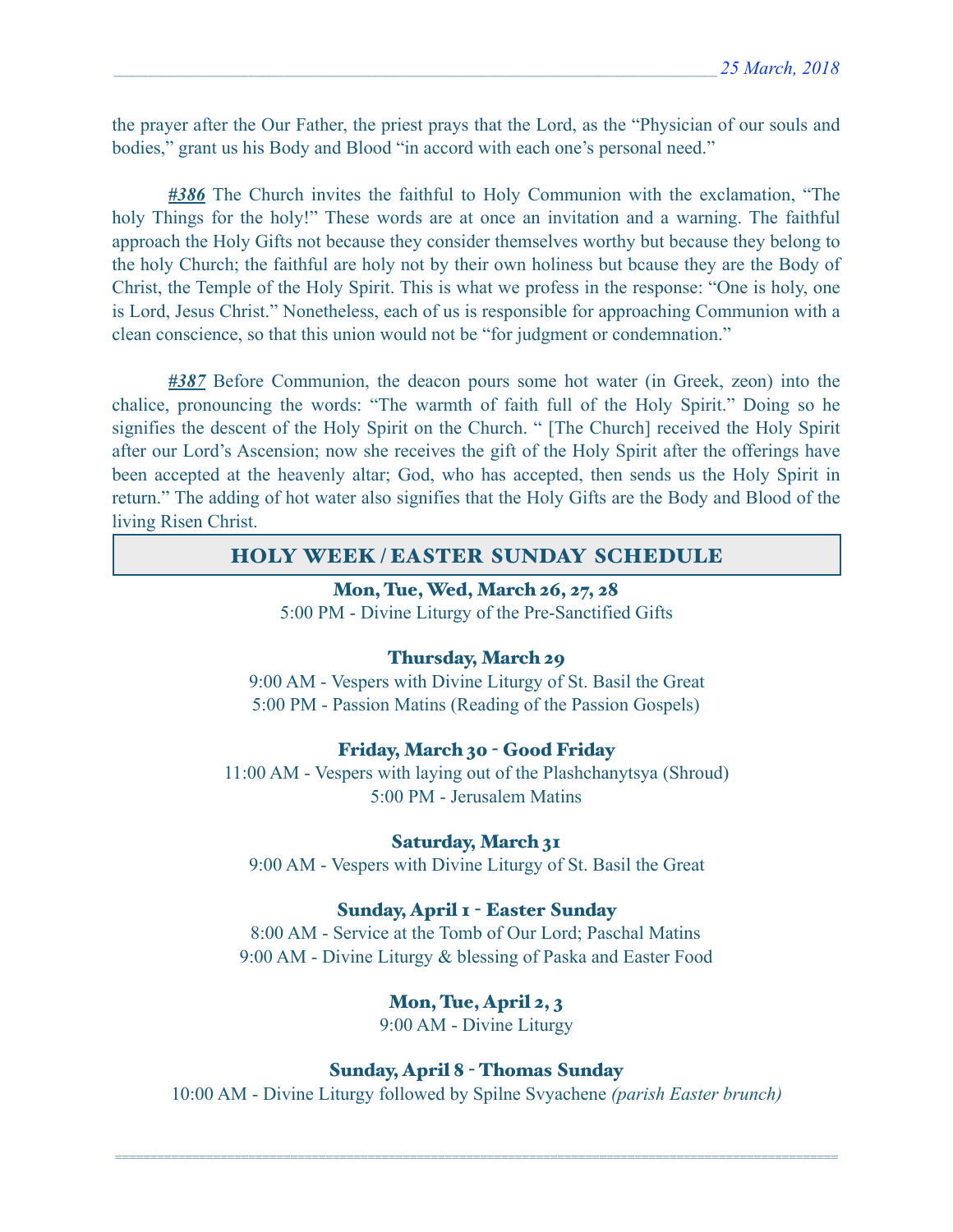### PASTORAL LETTER OF HIS BEATITUDE SVIATOSLAV TO YOUTH



*Here I am, for you called me.*  1 Sam 3:5

#### **Beloved in Christ Youth in Ukraine and abroad!**

Palm Sunday, the day of Christ's triumphant entry into Jerusalem, is traditionally in our Church an occasion to reach out to you with a special greeting and prayer. I value this occasion most highly, for I recognize that speaking to all of our youth - to all social groups, countries and cultures, uniting myself to you and constituting one great church family, is my privilege and responsibility.

Throughout this year, our Church in Ukraine and throughout the world is seeking to listen to our youth most attentively, in order to have an opportunity to speak to the whole Catholic Church in their name. In fact, in October, representatives of the Universal Church from many countries and continents will gather in Rome for a Papal Synod dedicated to the theme: "Young People, the Faith and Vocational Discernment." In the context of this general focus on young people in the world today, I call on you - carefree schoolchildren and overworked students; to you - happy and often tired parents of schoolchildren and students; to you - caring grandmothers and grandfathers; to you, who have come to church today; and to all of you who you are open to hear me out.

Explaining why the Church is focusing on young people and what this Synod means, Pope Francis said: "The aim [of the Church] is to accompany the young on their existential journey to maturity so that, through a process of discernment, they discover their plan for life and realize it with joy, opening up to the encounter with God and with human beings, and actively participating in the edification of the Church and of society."

Encounter is at the heart of Christ's life and teaching on earth. Carefully reading the New Testament, we see a whole "rosary" of encounters, a network of people and relations, a constant search of people for God and God's movement towards man.

The evangelists describe the earthly journey of Jesus Christ as a tireless movement towards Jerusalem, completed this very day, this festive day. The teaching of Christ, His works and gestures often are rejected by His contemporaries. Healing on the Sabbath? Speaking to publicans? Sharing a meal with sinners? Calling himself Son of God and remitting sins? All this seemed to represent a greater and greater challenge.

The majestic entry into Jerusalem became a challenge for all: for society, which grew accustomed to its role as a lawless, voiceless colony under the rule of the Roman emperor; for the religious establishment of Scribes and Pharisees, who claimed for themselves the right to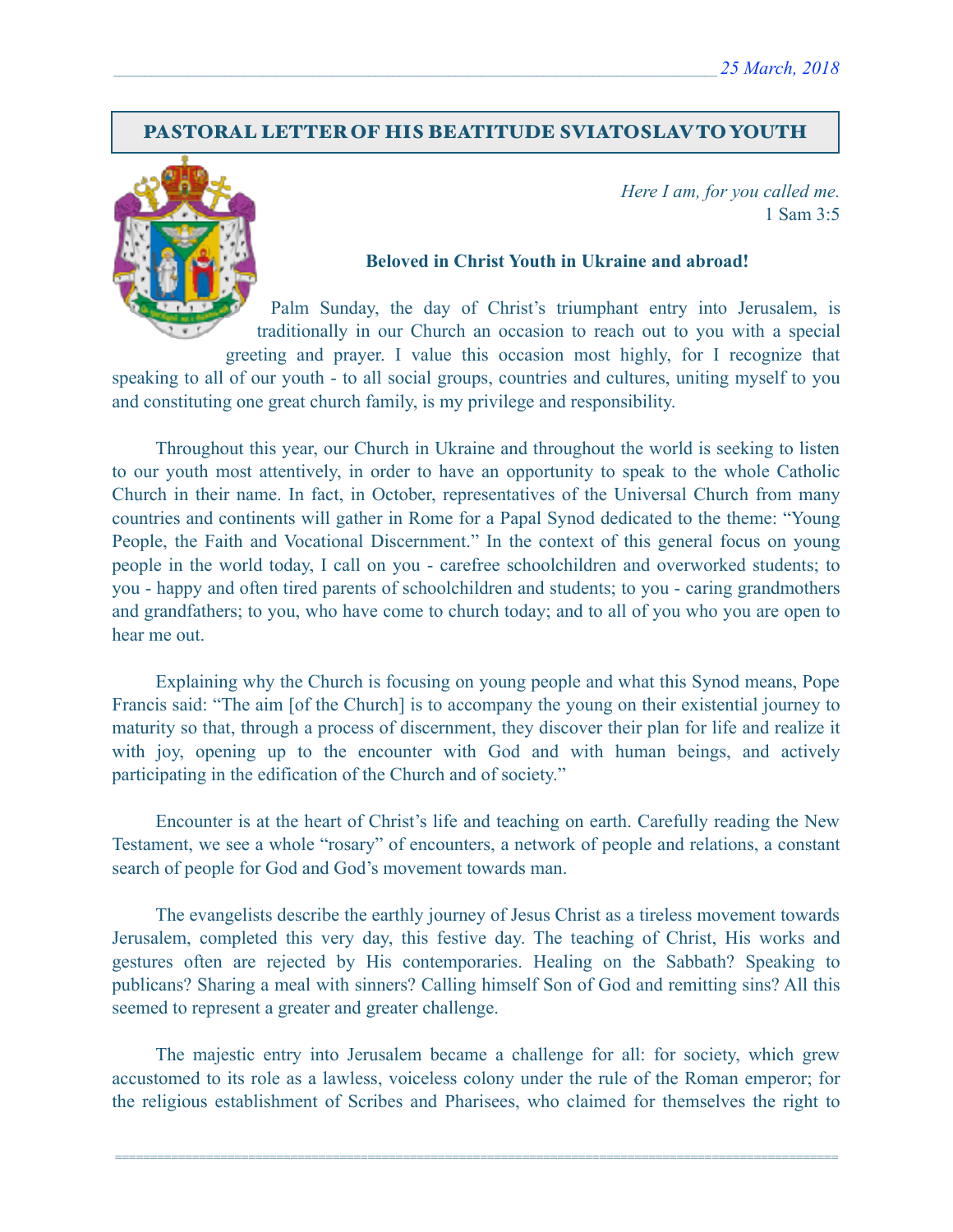speak on God's behalf, even as they drifted hopelessly far away from His Spirit; for the authorities, who accepted their marionette-like status and fell into corruption; for the people, who got used to living in fear. They were lost in the face of this crisis, in the face of this "challenge," whose name was Christ, and for whom the youth today sing "Hosanna" and proclaimed the King of Israel. Therefore, there was no solution other than that of turning away from Him, destroying Him, eliminating the threat to the status quo. They would not be deterred even by the fact that Christ was the One of whom the Law and prophets spoke.

During the entry of Jesus into the city, it was the youth that accept the challenge recognize Christ as God, as the Messiah, who brings freedom, opens the door to a living encounter with the Lord God. This challenge becomes for the youth a vocation - to new relations with God - a vocation to Love, to an authentic and full Life.

Beloved young Ukrainians, are you ready today in your circumstances to respond to the challenge of a new life, a new future? Search for your creative response to what kind of a Christian you want to be in today's world. Through His entry into Jerusalem, Christ does not merely throw out a challenge - He calls upon each of us to follow Him. As it was two thousand years ago, the youth of today are called to respond to this appeal, and not merely to observe.

Allow me in the name of the Church to throw out to you a challenge - to be with God more frequently, to dedicate to Him more time and attention, to pray privately for longer periods, to delve more deeply into the Sacred Scriptures. Reflecting on the teachings of Christ, you will also hear much about action: He Himself was constantly on the move - between towns and people, and He calls on His followers, especially us, to an active faith and love of God and neighbor.

To be a Christian is action. It signifies following Christ, responding to His fundamental calling, share in His life, death, and resurrection. For the path of our Savior is the life story of every person of faith. "Take up your cross and follow me," - Christ calls out to His disciples of all time. The world today frequently sees in these words only humility and suffering to be rejected, whereas it is unable to recognize power and victory in this appeal. Human nature has within it an aspiration for victory - to win, be it is children's play or in serious projects at an adult age. The Cross of our Lord is a symbol of the most majestic, most important victory in the history of mankind - the victory over sin and death. Jesus Christ calls on us to share the joy of such a victory.

Every person should ask themselves a basic question: how do I know to what it is that God is calling me? What am I to do in life to be happy? How do I apply the talents, abilities, and interests given to me? How do I put together the mosaic of feelings and sensibilities which the Lord has given me? What should I be? A doctor? A musician? A businessman? What should I do? Do missionary work at the ends of the earth? Defend my country armed with weapons? Be a volunteer in the East? How can I change my country? How do I make the world a better place? How do I live an authentic life? These and other questions too numerous to count should be answered by the youth of today in Ukraine and the world over, a world ever-changing, more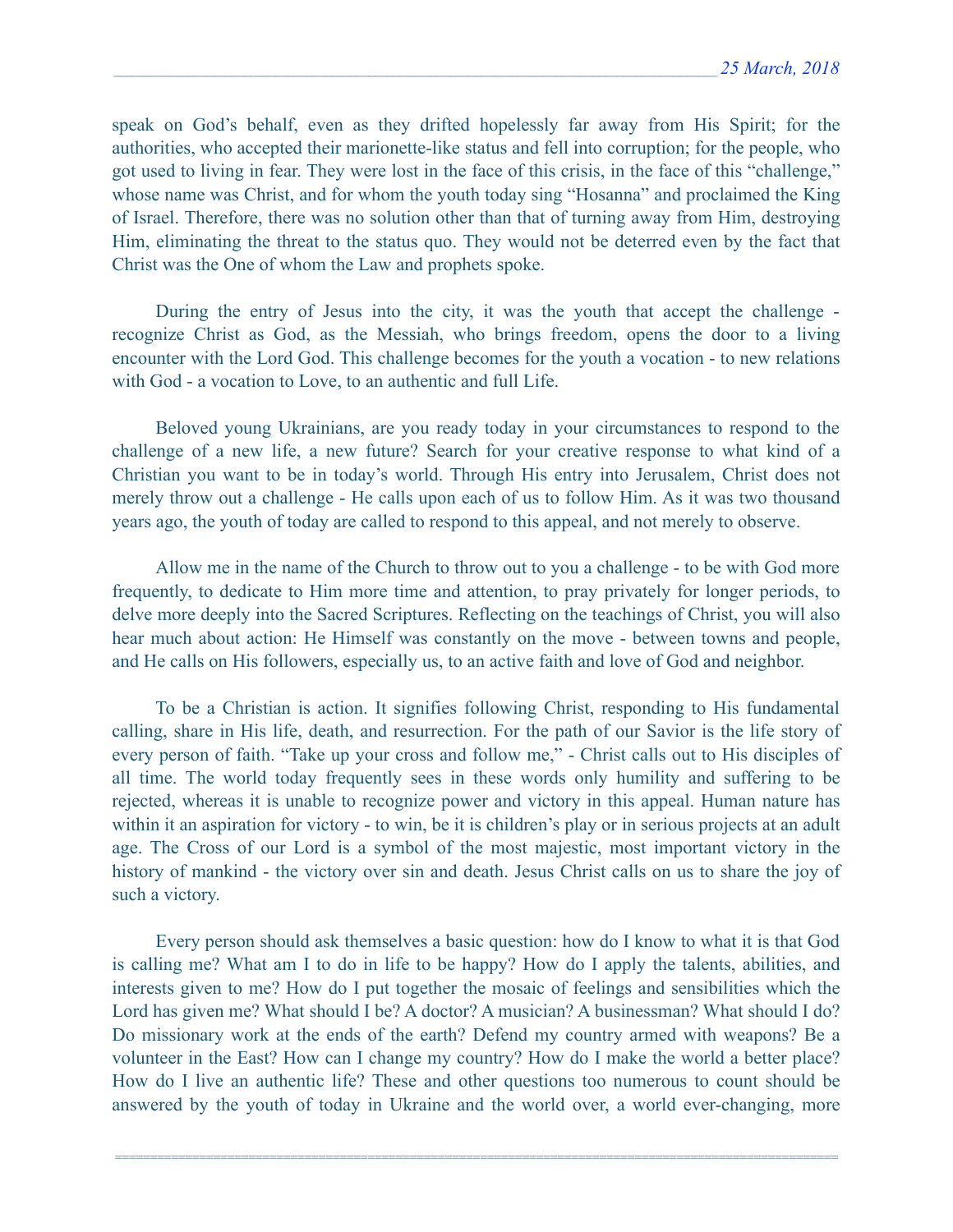fleeting, with countless global possibilities, dangers, and problems. The world demands expecting answers, while God calls - He is the challenge that grants us our personal life vocation.

Christ calls but each person should discern this call, understand their role, fulfill their specific life purpose. Christ invites but a person's response is always personal.

Your vocation is also your response, Beloved Youth, to God's call. Failing to find this response is to waste a life, to live not your life, to plan a life but never taste its fulfillment. Christ appeals to each one of us with these words: "I came that [you] may have life and have it abundantly" (Jn 10:10). This, the primary calling, which the Lord God directs to us, is the vocation to a fullness of life, while its realization is an individual's response.

The task of the entire community of the Church - parents, teachings, mentors and educators - is to help a young person find his or her own response to God's calling, to discover in oneself their God-given talents, to discern one's vocation, written in the soul.

Discerning a vocation requires its discovery, interpretation, and choice. Without choice, that is, action, even the greatest vocation, the boldest dream, the brightest life is not possible. And choice requires courage - to respond to a call, to not fear deep waters, unpassable mountains or unknown paths, that is, difficulties, misunderstandings, and obstacles. This particularly applies to a unique vocation, which the world today drowns out, to the priestly or monastic state, as well as to the vocation to be a good father or mother.

Beloved girls and boys, have courage to respond to the challenge - to fulfill your Godgiven vocation! Dare to respond to the calling of Christ! Be yourselves! When you will understand, open up and develop your vocation, do not be afraid to stand on this path. Take responsibility upon yourselves! It is not by chance that the word "response" has the same root as "responsibility": one cannot be quietly and inactively responsible. Trust in God, who first has trusted in you, has first loved you.

Today Christ solemnly enters into Jerusalem to fulfill His vocation to die for us so that we might have eternal life. In searching for your response, your vocation, allow Him to be close to you!

The blessing of the Lord be upon you!

#### **† SVIATOSLAV**

*Given in Kyiv at the Patriarchal Cathedral of the Resurrection of Christ, on Akathist Saturday, March 24, 2018 A.D.*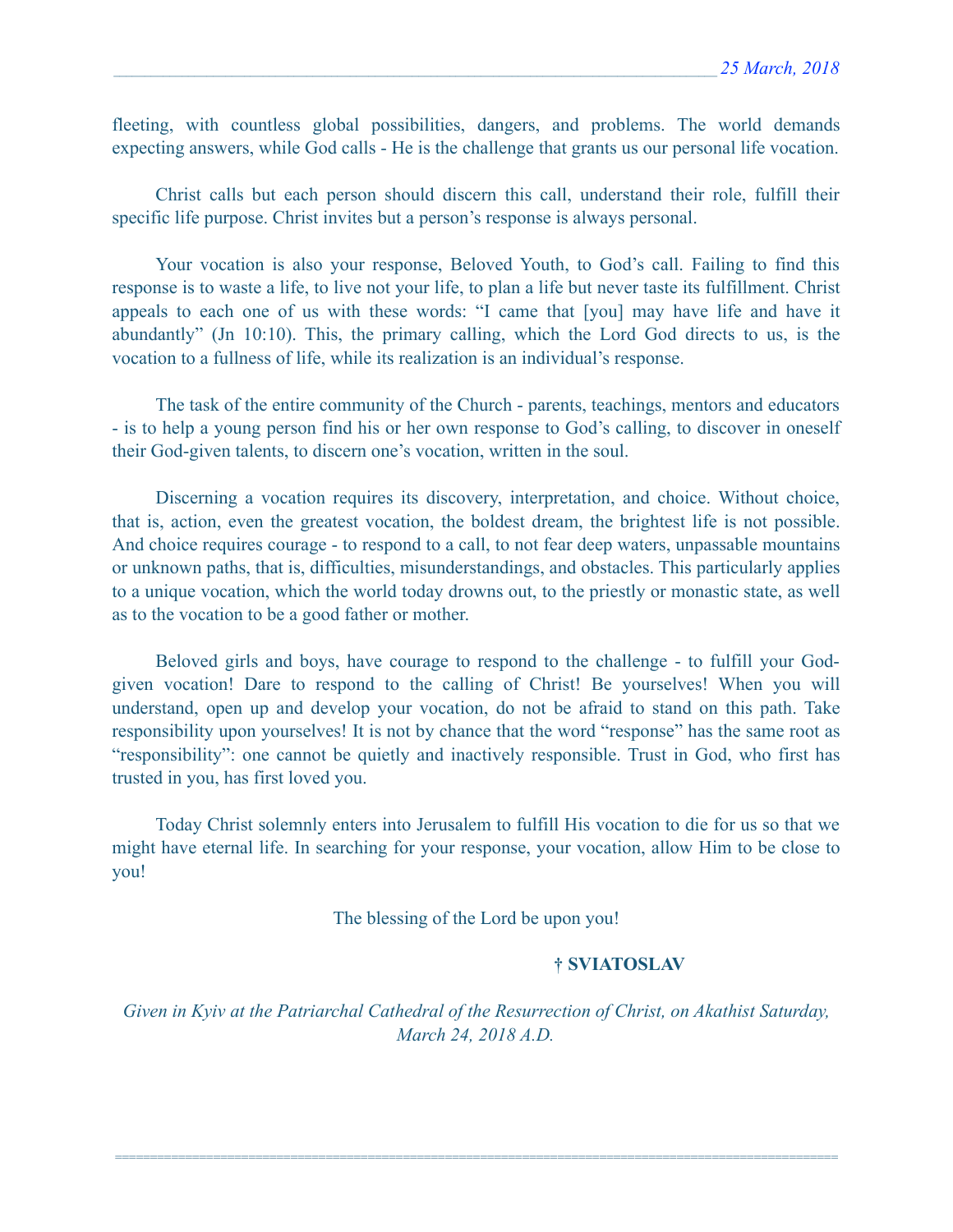## EASTER 2018 PASTORAL LETTER OF BISHOP KEN



**Christ is Risen! Indeed He is Risen!**

Dear Sisters and Brothers in Christ!

 The famous Church Father, St. John Chrysostom (the "Goldenmouthed"), a great speaker and Archbishop of Constantinople (397-405), delivered an Easter homily which in the Byzantine Churches we customarily read on Easter morning.

 This homily, an application of the Parable of the Workers in the Vineyard (Mt. 20:1-16), is filled with joy and hope. St. John announces "Let every pious and God-loving soul enjoy this splendid and luminous feast…" He invites all to celebrate Easter, those who kept the Lenten Fast from the very beginning, as well as those who for whatever reason or excuse hardly participated in the Fast at all: "Rejoice today, both you who have fasted and you who have disregarded the fast. The table is full-laden; feast you all sumptuously. The calf is fatted; let no one go hungry away." He reminds us, Dear Friends, that God's love for us is boundless, and that our Lord's sacrifice on the Holy Cross is for everyone, not just a privileged few.

 The great Saint continues and talks about the significance of the feast: "Let no one fear death, for the Saviour's death has set us free. He that was held prisoner of it has annihilated it." It is, indeed, for this reason that in the Byzantine Church we sing: "Christ is risen from the dead, trampling death by death." Having encountered Christ, Hell is described as abolished, mocked, slain, overthrown, bound in chains: "It took a body, and met God face to face. It took earth, and encountered Heaven. It took that which was seen, and fell upon the unseen."

 And finally, quoting St. Paul, "O death, where is your victory. O death, where is your sting" (1 Cor 15:55), in a final crescendo, over and over, he repeats the customary Easter greeting "Christ is risen!", explaining ever deeper the fullness of our salvation: "you [death] are overthrown... the demons are fallen… the angels rejoice… life reigns… and not one dead remains in the grave."

 Few have been able to capture the joy of Easter better than St. John Chrysostom. As we celebrate this Feast of all feasts, may our Risen Lord bless you with a renewed FAITH in the Resurrection, and above all with the great JOY that comes from LIFE in Him!

=======================================================================================================

With prayerful best wishes, I remain,

Sincerely yours in the Risen Christ! Ken (Nowakowski) Bishop of New Westminster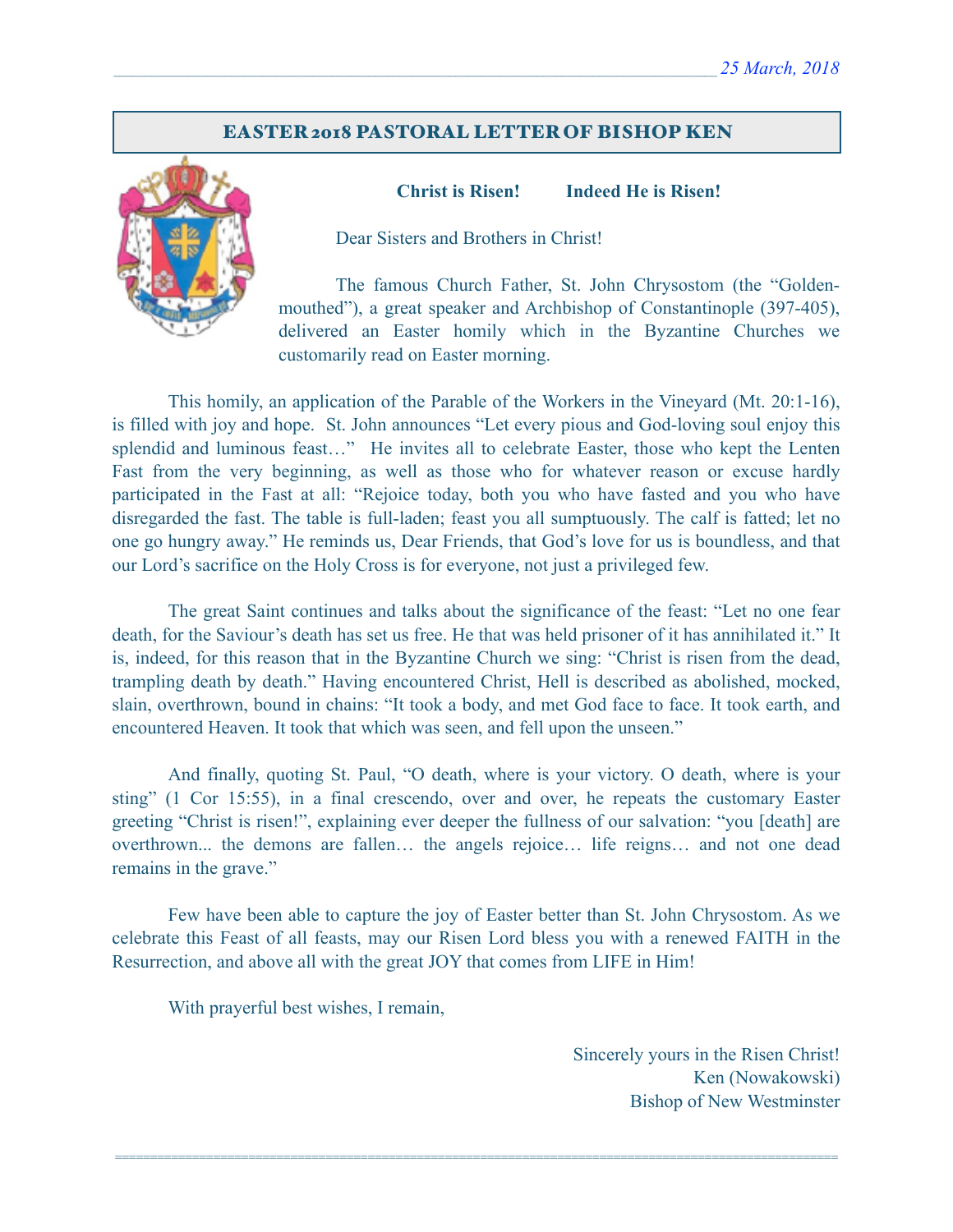#### 2018 PASTORAL LETTER OF THE UKRAINIAN CATHOLIC BISHOPS OF CANADA ON THE OCCASION OF THE FEAST OF THE RESURRECTION OF OUR LORD

*To the Very Reverend Clergy, Monastics and Religious Sisters and Brothers, Seminarians and Laity of the Ukrainian Catholic Church in Canada:*

**Christ is Risen! Indeed He is Risen!**

Dear Brothers and Sisters in Christ,

*Though You went down to the grave, O immortal Lord, You destroyed the power of Hades and rose victorious, Christ our God. You who said "Rejoice" to the myrrh-bearing women; give peace to Your apostles and offer resurrection to the fallen. (Easter Sunday Kontakion)*

 Every human person longs for eternal life. Everything about how we live our daily lives points to how each of us was created for so much more than what we might encounter in our routine, and at times not-so routine, lives. After receiving so much, we still have an infinite desire for our infinite God. *My soul is consumed with longing for your ordinances at all times. (Ps. 119:20)* When we pause to reflect on this yearning in our hearts, we find this common, natural mystery uniting all of humanity. Indeed, salvation is both personal and communal – for each of us and for all of us.

 At the same time, there are also forces that do not unite all of humanity. We witness both subtle and bold acts of greed, coercion and selfish hearts harbouring unspeakable thoughts that lead to horrible results all around us. The danger to human dignity with assisted suicide laws in Canada or the war that continues in Ukraine are but two examples. Division and destruction lead us to ask, "How can people give into such temptation and have such little regard for human dignity?"

 Jesus Christ gives meaning to all things. As missionary disciples, we are challenged to share this meaningfulness with others as individuals, as families and as parishes. By recognizing our own sinfulness and God's forgiveness, we must say there is more to life than just the earthly existence of suffering when people wish to kill themselves owing to depression or chronic illness. We must show them hope. We are called to be signs of human dignity as we accompany others in their struggles to be better people, to be more like Christ, offering compassion and mercy in our common pursuit of the Truth, the person Jesus. The confusion of morals and values in society is a turbulent sea when we consider gender identity issues, suicide versus palliative care and letting one die, or being forced to agree to abortion if you apply for federal assistance for summer employment. What is needed is a harbour of trust, humility, patience and love that should be found in our vibrant parishes. Care for the body and soul of every person according to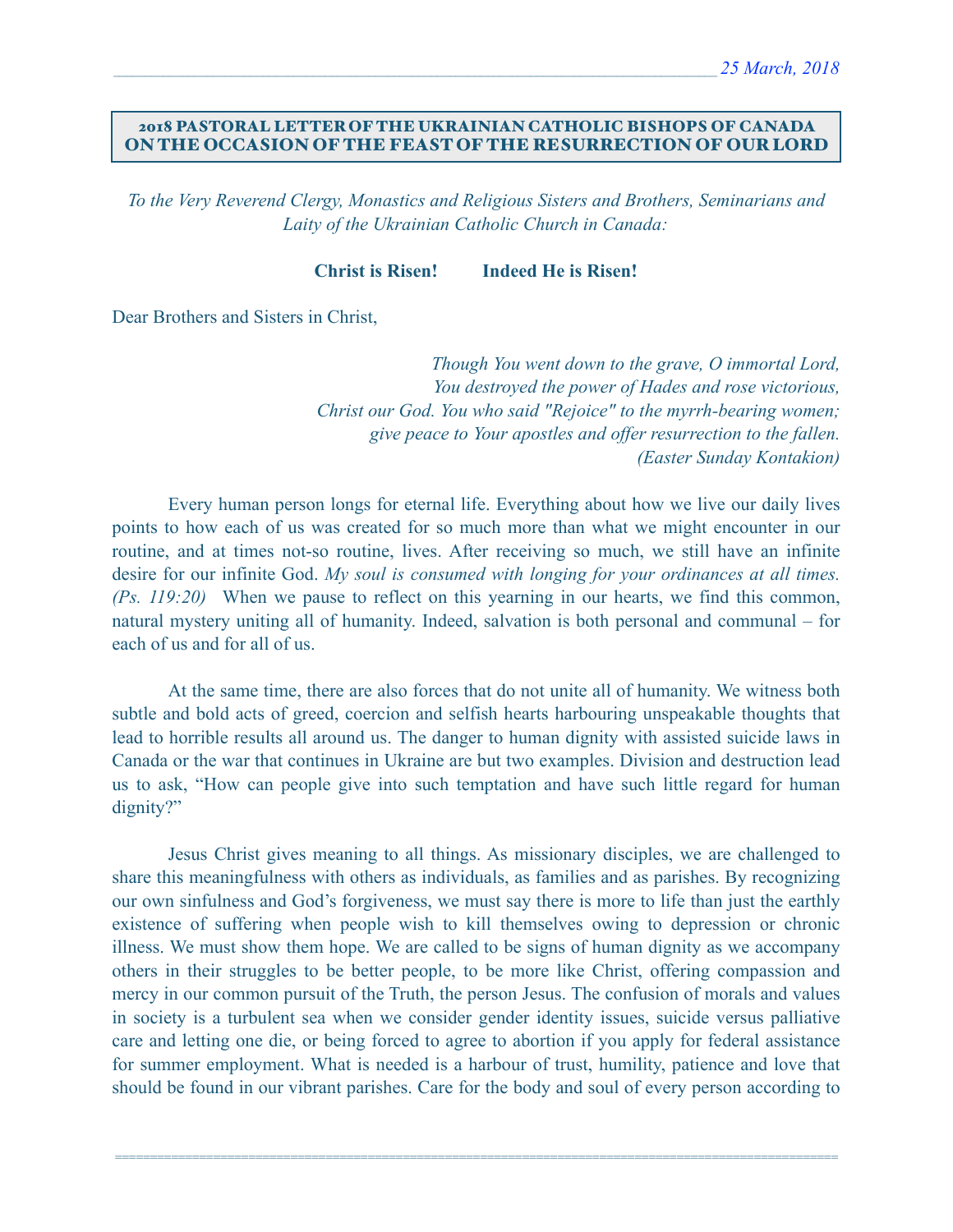gospel values is what we must offer others. This is the fruit of internalizing the scripture, of partaking in the sacraments of the church, the fruit of common prayer, the fruit of service and charitable works.

 Thus, meaningfulness in Christ is what gives purpose to life. He is present to us in all we experience. He is with us! We are invited to encounter Christ and then be a sign of hope to others so that together we proclaim, *"Christ is risen from the dead, trampling death by death, and to those in the tombs giving life!"* May Christ who dwells in our hearts, in our families and in our vibrant parishes, give life to all. On this Feast of the Resurrection of Our Lord Jesus Christ, we pray that God's love fills your heart and, through you, the hearts of all.

#### **Christ is Risen! Indeed He is Risen!**

Sincerely Yours in Christ,

- + Lawrence Huculak, OSBM, Metropolitan Archbishop of Winnipeg
- + Michael Wiwchar, CSsR, Bishop Emeritus of Saskatoon
- + Severian Yakymyshyn OSBM, Bishop Emeritus of New Westminster
- + David Motiuk, Eparchial Bishop of Edmonton
- + Stephen Chmilar, Eparchial Bishop of Toronto
- + Ken Nowakowski, Eparchial Bishop of New Westminster
- + Bryan Bayda, CSsR, Eparchial Bishop of Saskatoon

## ПАСТИРСЬКЕ ПОСЛАННЯ ВЛАДИК УКРАЇНСЬКОЇ КАТОЛИЦЬКОЇ ЦЕРКВИ КАНАДИ **З НАГОДИ ХРИСТОВОГО ВОСКРЕСІННЯ 2018**

*Всесвітлішим, всечеснішим і преподобним отцям, преподобним ченцям і черницям, дорогим у Христі семінаристам та мирянам Української Католицької Церкви у Канаді:*

**Христос Воскрес! Воістину Воскрес!**

Дорогі брати і сестри у Христі,

*Хоч і до гробу зійшов Ти, Безсмертний, та адову зруйнував Ти силу, і воскрес як переможець, Христе Боже, жінкам мироносицям звістивши: Радуйтеся, і Твоїм апостолам мир даруєш, падшим подаєш воскресіння. (Кондак Пасхи)*

Кожна людська особа прагне вічного життя. Все, чим ми живемо у повсякденному житті, вказує на те, що кожен з нас створений для багато більшого, ніж того, що ми могли б зустріти в звичайному, а часом і незвичайному житті. Отримавши так багато, ми маємо нескінченне бажання нашого неосяжного Бога. Моя душа умліває, бажаючи ввесь час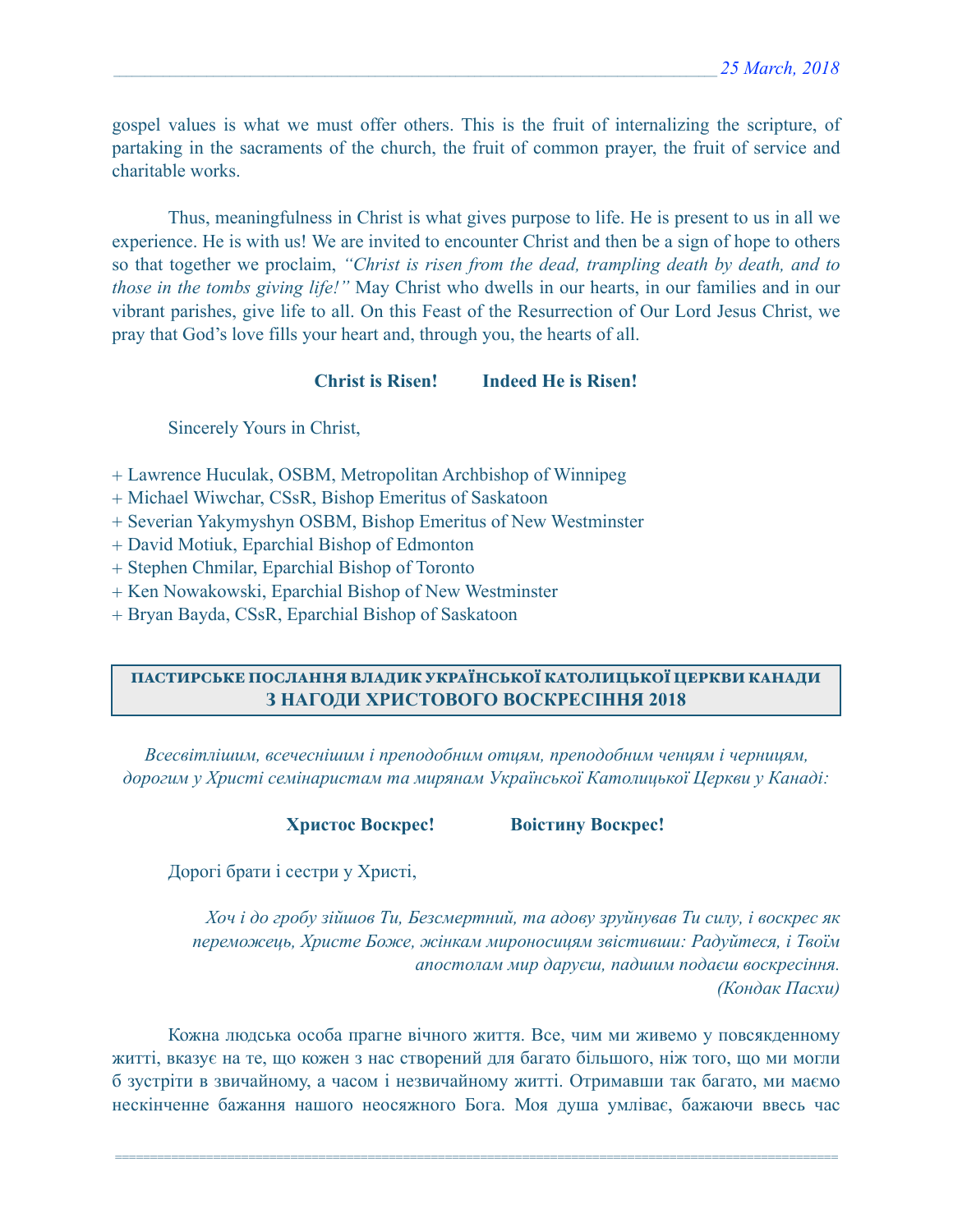присудів твоїх. (Пс. 119: 20) Коли ми призупинимось, щоб роздумувати про це прагнення наших сердець, ми знаходимо цю спільну, природну таємницю, яка об'єднує все людство. Справді, спасіння для всіх нас є як особистим так і спільним для кожного з нас.

У той же час існують і сили, які не об'єднують все людство. Ми є свідками чітких та виразних дій жадібності, насилля та егоїстичних сердець, що криють в собі несказанні думки, які ведуть до жахливих наслідків довкола нас. Маємо бодай два приклади небезпеки для людської гідності: сприяння закону про самогубство в Канаді, або війна, що триває в Україні. Розподіл і руйнування ведуть нас до запитання: "Як люди можуть вдаватися до таких спокус і так мало уділяти уваги людській гідності?"

Ісус Христос дає зміст всім речам. Як місіонерські учні, ми покликані ділитися цією осмисленістю з іншими особами, сім'ями та парафіями. Будучи свідомими нашої власної гріховності і Божого прощення, ми повинні сказати, що життя - більше, ніж просто земне існування страждань, коли люди хочуть вбити себе внаслідок депресії, або хронічних захворювань. Ми повинні показати їм надію. Ми покликані бути знаком людської гідності, коли ми супроводжуємо інших у їхній боротьбі за те, щоб бути кращими людьми, щоб бути більш схожими на Христа, пропонуючи співчуття та милість в нашому спільному прагненні Істини, особи Ісуса. Плутанина моралі та цінностей у суспільстві є бурхливим морем, коли ми розглядаємо питання гендерної ідентичності, самогубство за допомогою пом'якшуючих обставин, сприяння до смерті когось, або ж примушування погодитися на аборт, коли подається заяву на федеральну допомогу для літньої зайнятості. Маємо потребу плекання довіри, смирення, терпіння та любові, які ми повинні віднаходити в наших живих парафіях. Піклуватися про тіло і душу кожної людини, згідно євангельських цінностей - це те, що ми повинні пропонувати іншим. Це є плодом засвоєння Писань, участі в таїнствах церкви, плід спільної молитви, плід служіння та благотворної праці.

Таким чином, осмисленість у Христі є те, що дає мету життю. Він є присутнім для нас у всьому, що ми відчуваємо. Він – з нами! Ми є тими, які будучи запрошені до зустрічі з Христом, повинні стати знаком надії для інших, щоб ми разом проголошувати: «*Христос Воскрес із мертвих, смертю смерть подолав, і тим, що в гробах, життя дарував!*» Нехай Христос, який мешкає в наших серцях, у наших сім'ях та у наших живих парафіях, дарує всім життя. У Світлий Празник Воскресіння Господа Нашого Ісуса Христа, ми молимося, щоб Божа любов наповнювала ваші серця, а через вас серця всіх.

=======================================================================================================

#### **Христос Воскрес! Воістину Воскрес!**

Щиро ваші у Христі,

- + Михайло Вівчар, ЧНІ, Єпископ-емерит Саскатунський
- + Северіян Якимишин, ЧСВВ, Єпископ-емерит Нью-Вестмінстерський

<sup>+</sup> Лаврентій Гуцуляк, ЧСВВ, Митрополит i Архиєпископ Вінніпезький